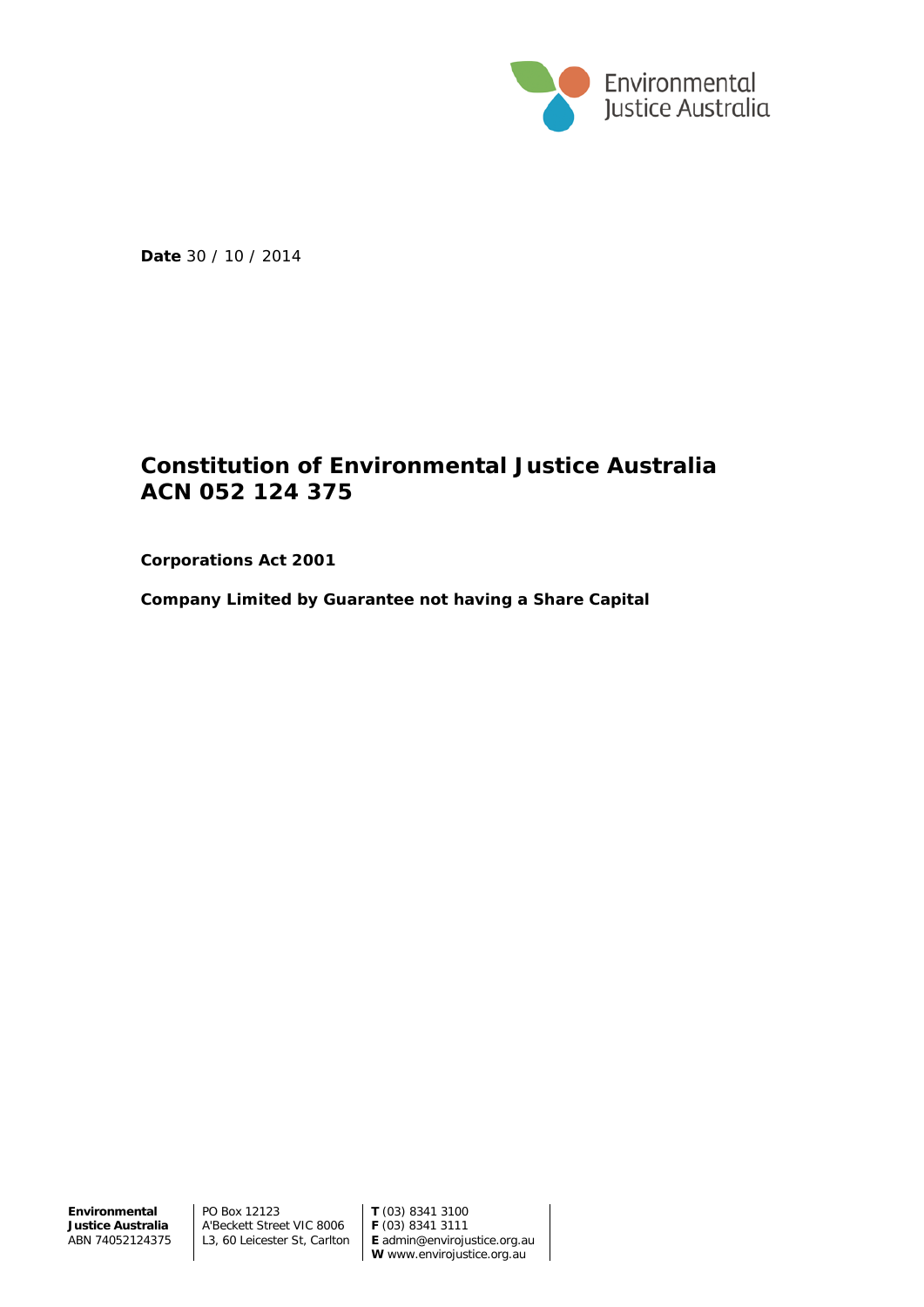# **Table of Contents**

| $\mathbf 1$ . |                                                             |  |  |  |  |  |
|---------------|-------------------------------------------------------------|--|--|--|--|--|
|               | 1.1<br>1.2<br>1.3                                           |  |  |  |  |  |
| 2.            |                                                             |  |  |  |  |  |
| 3.            |                                                             |  |  |  |  |  |
|               | 3.1<br>3.2                                                  |  |  |  |  |  |
| 4.            |                                                             |  |  |  |  |  |
| 5.            |                                                             |  |  |  |  |  |
| 6.            |                                                             |  |  |  |  |  |
| 7.            |                                                             |  |  |  |  |  |
|               | 7.1<br>7.2<br>7.3<br>7.4<br>7.5<br>7.6<br>7.7<br>7.8<br>7.9 |  |  |  |  |  |
| 8.            |                                                             |  |  |  |  |  |
|               | 8.1<br>8.2<br>8.3<br>8.4                                    |  |  |  |  |  |
| 9.            |                                                             |  |  |  |  |  |
|               | 9.1<br>9.2<br>9.3<br>9.4                                    |  |  |  |  |  |
| 10.           |                                                             |  |  |  |  |  |
|               | 10.1<br>10.2<br>10.3<br>10.4                                |  |  |  |  |  |
| 11.           |                                                             |  |  |  |  |  |
|               | 11.1<br>11.2                                                |  |  |  |  |  |
| 12.           |                                                             |  |  |  |  |  |
|               | 12.1<br>12.2                                                |  |  |  |  |  |
| 13.           |                                                             |  |  |  |  |  |
|               | 13.1<br>13.2                                                |  |  |  |  |  |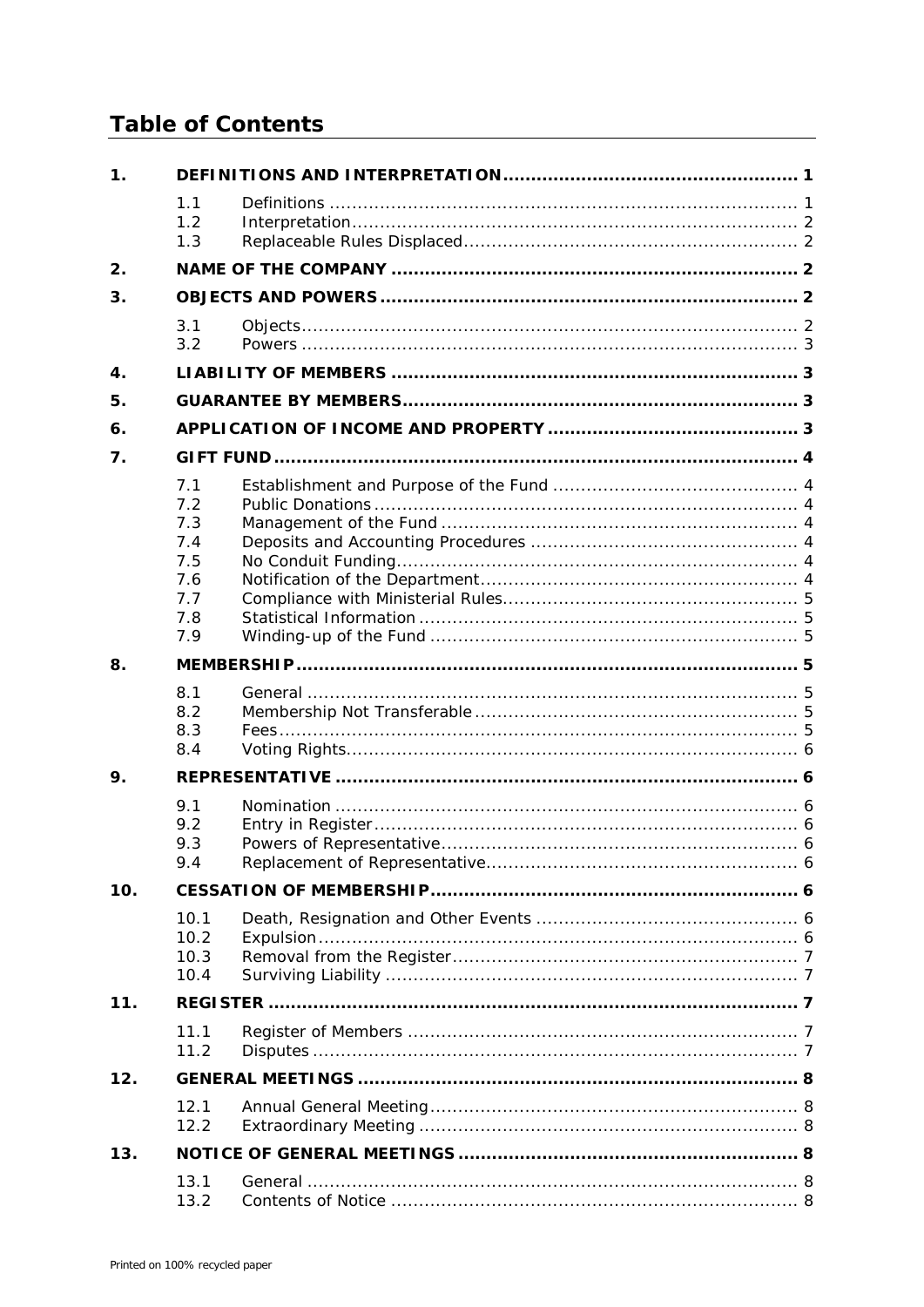|     | 13.3<br>13.4                                                                           |  |  |  |  |
|-----|----------------------------------------------------------------------------------------|--|--|--|--|
| 14. |                                                                                        |  |  |  |  |
|     | 14.1<br>14.2<br>14.3<br>14.4<br>14.5<br>14.6<br>14.7<br>14.8<br>14.9<br>14.10<br>14.11 |  |  |  |  |
| 15. |                                                                                        |  |  |  |  |
|     | 15.1<br>15.2                                                                           |  |  |  |  |
| 16. |                                                                                        |  |  |  |  |
|     | 16.1<br>16.2<br>16.3                                                                   |  |  |  |  |
| 17. |                                                                                        |  |  |  |  |
|     | 17.1<br>17.2                                                                           |  |  |  |  |
| 18. |                                                                                        |  |  |  |  |
|     | 18.1<br>18.2                                                                           |  |  |  |  |
| 19. |                                                                                        |  |  |  |  |
|     | 19.1<br>19.2<br>19.3<br>19.4                                                           |  |  |  |  |
| 20. |                                                                                        |  |  |  |  |
| 21. |                                                                                        |  |  |  |  |
| 22. |                                                                                        |  |  |  |  |
| 23. |                                                                                        |  |  |  |  |
| 24. |                                                                                        |  |  |  |  |
| 25. |                                                                                        |  |  |  |  |
| 26. |                                                                                        |  |  |  |  |
|     | 26.1<br>26.2<br>26.3<br>26.4<br>26.5<br>26.6<br>26.7                                   |  |  |  |  |
| 27. |                                                                                        |  |  |  |  |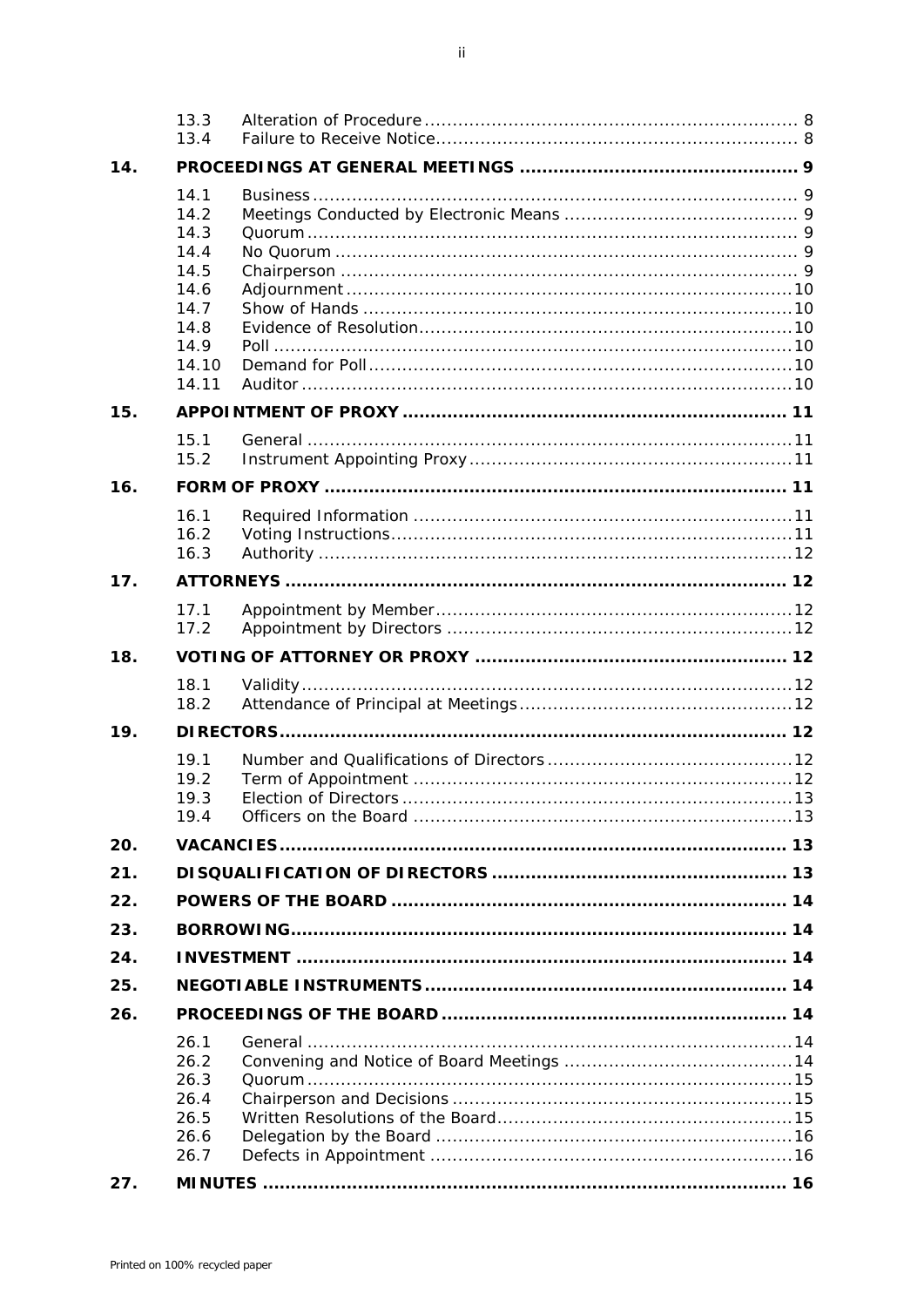|     | 27.1<br>27.2                 |  |  |
|-----|------------------------------|--|--|
| 28. |                              |  |  |
|     | 28.1<br>28.2                 |  |  |
| 29. |                              |  |  |
| 30. |                              |  |  |
|     | 30.1<br>30.2<br>30.3<br>30.4 |  |  |
| 31. |                              |  |  |
| 32. |                              |  |  |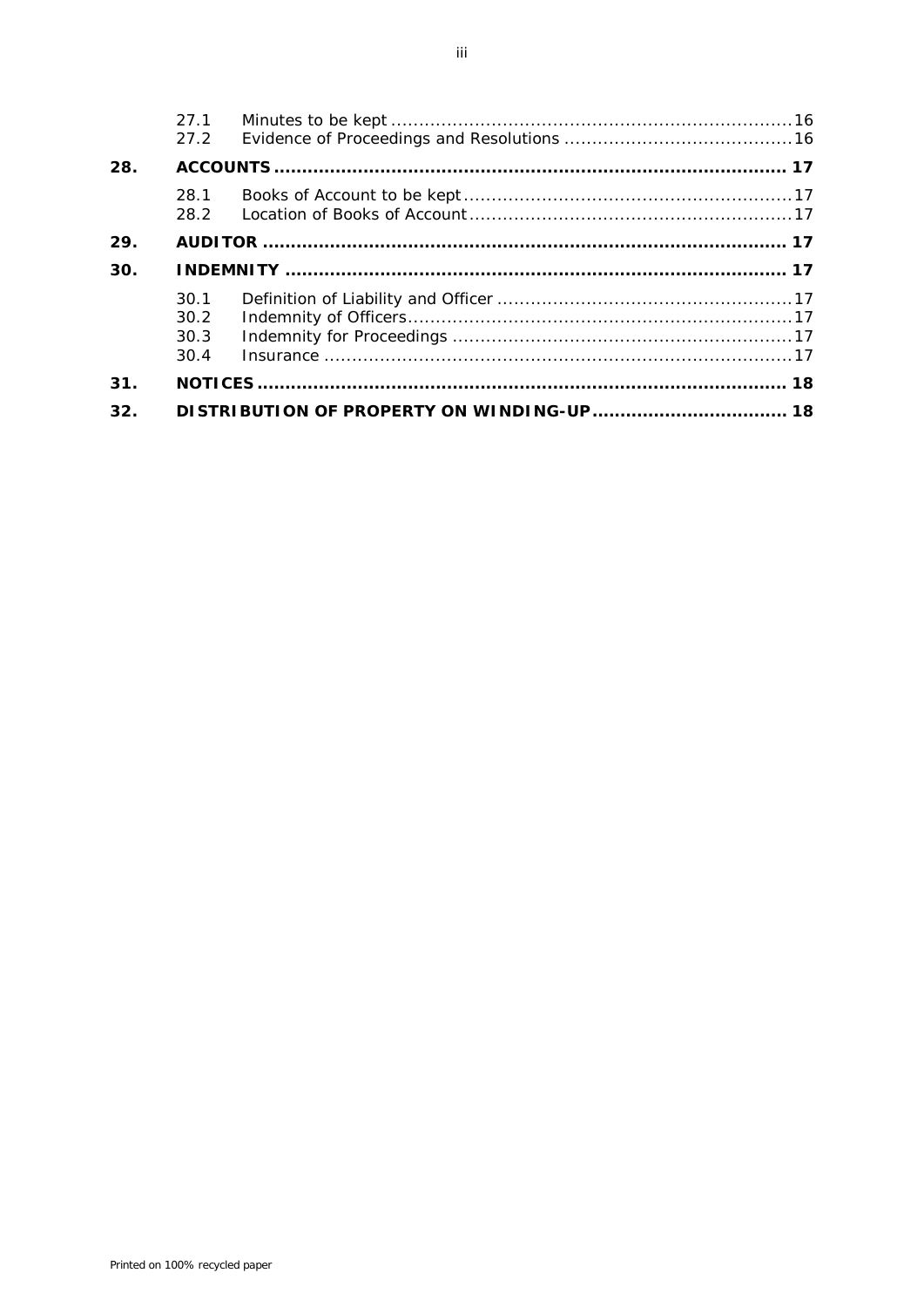# **1. DEFINITIONS AND INTERPRETATION**

#### **1.1 Definitions**

In this Constitution:

**Act** means the *Corporations Act 2001* (Commonwealth).

**Annual General Meeting** means the annual general meeting of Members.

**Auditor** means the auditor or auditors of the Company.

**Board** means the board of directors of the Company.

**Business Day** means Monday to Friday excluding public holidays in Victoria.

**Chairperson** means the Director who is elected to this office in accordance with clause [19.4.](#page-16-0)

**Company** means Environmental Justice Australia.

**Constitution** means this constitution, as amended.

**Department** means the Commonwealth department with responsibility for the environment.

**Deputy Chairperson** means the Director who is elected to this office in accordance with clause [19.4.](#page-16-0)

**Directors** means the members individually or collectively of the Board.

**Extraordinary Meeting** means a meeting of Members other than an Annual General Meeting.

**Federal Treasurer** means the federal treasurer of Australia.

**Fund** means the public fund established under clause [7.1.](#page-7-0)

**General Meeting** means an Annual General Meeting or an Extraordinary Meeting.

**Guidelines to the Register of Environmental Organisations** means the guidelines of that name issued by the Department, as amended or replaced from time to time.

**Member** means a person admitted to membership of the Company in accordance with this Constitution.

**Minister** means the Commonwealth minister with responsibility for the environment.

**Register** means the register of Members kept in accordance with the Act.

**Registered Address** means the address of a Member shown in the Register.

**Registered Office** means the registered office of the Company.

**Representative** means a person as described in claus[e 9.](#page-9-0)

**Secretary** means the Director who is elected to this office in accordance with clause [19.4.](#page-16-0)

**Treasurer** means the Director who is elected to this office in accordance with clause [19.4.](#page-16-0)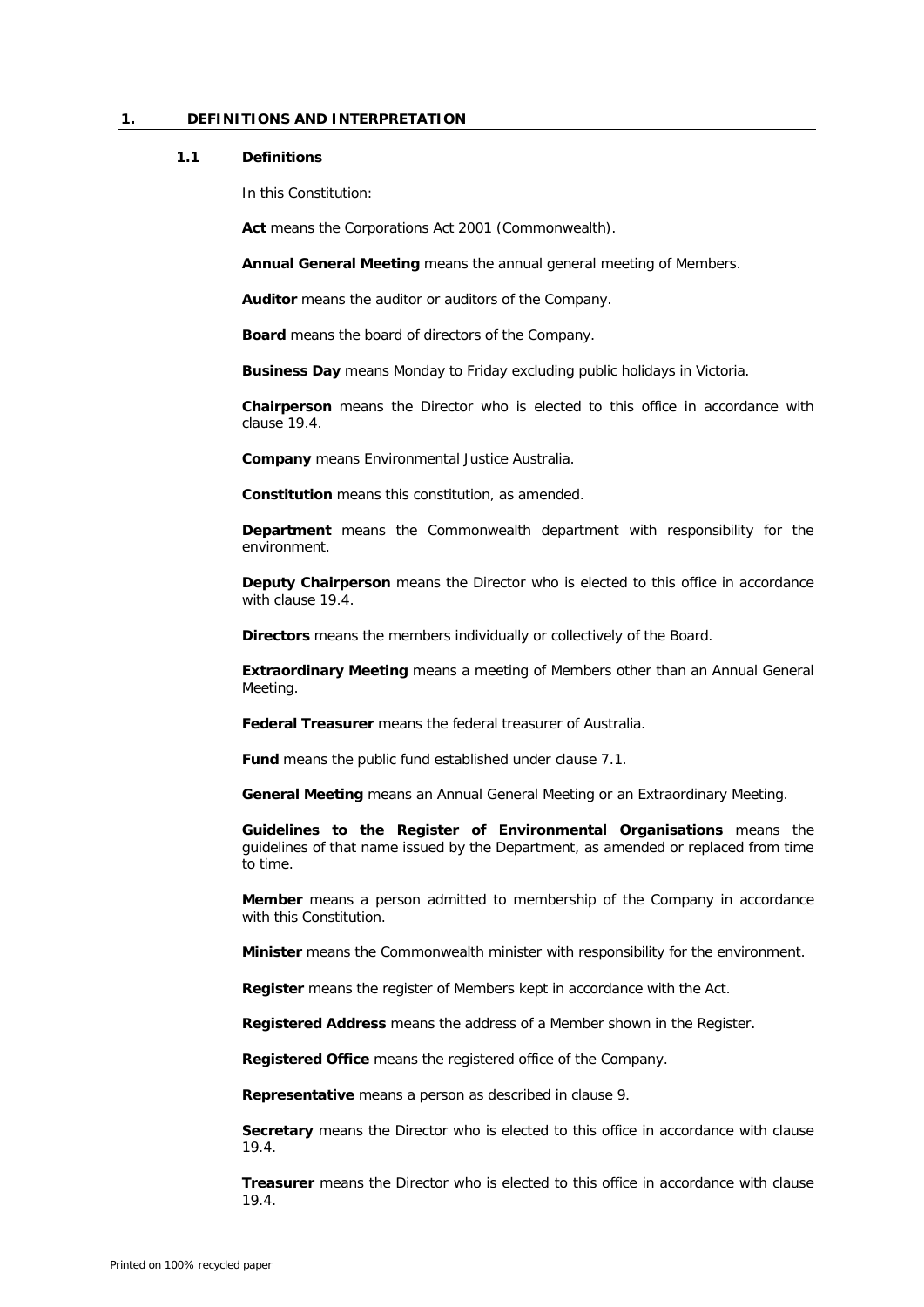# **1.2 Interpretation**

In this Constitution, unless the context requires otherwise:

- 1.2.1 a person includes a corporate body, association, firm, partnership, or other unincorporated body;
- 1.2.2 a statute includes regulations under it and consolidations, amendments, re-enactments or replacements of any of them;
- 1.2.3 this or any other document includes the document as varied or replaced regardless of any change in the identity of the parties;
- 1.2.4 a clause, schedule or appendix is a reference to a clause, schedule or appendix in or to this Constitution;
- 1.2.5 a word or phrase that is defined has the corresponding meaning in its other grammatical forms;
- 1.2.6 writing includes all modes of representing or reproducing words in a legible, permanent and visible form;
- 1.2.7 the singular includes the plural and vice versa;
- 1.2.8 a gender includes all other genders; and
- 1.2.9 headings and sub-headings are inserted for ease of reference only and do not affect the interpretation of this Constitution.

#### **1.3 Replaceable Rules Displaced**

Each of the provisions of the Act that would apply to the Company as a replaceable rule but for this clause, is expressly displaced and does not apply to the Company.

#### **2. NAME OF THE COMPANY**

The name of the Company is Environmental Justice Australia.

# **3. OBJECTS AND POWERS**

## **3.1 Objects**

The objects of the Company are all or any of the following:

- 3.1.1 to provide, in the public interest, environmental and planning services to the community in connection with the conservation, protection and enhancement of the natural or cultural environment including advice and representation;
- 3.1.2 to promote and develop educational programs for the community in relation to environmental and planning matters;
- 3.1.3 to promote and encourage environmental laws and policies for the conservation, protection and enhancement of the natural or cultural environment;
- 3.1.4 to undertake any research necessary to further any of the objects specified above;
- 3.1.5 to do all such other lawful things as are incidental or conducive to the attainment of any or all of the above objects.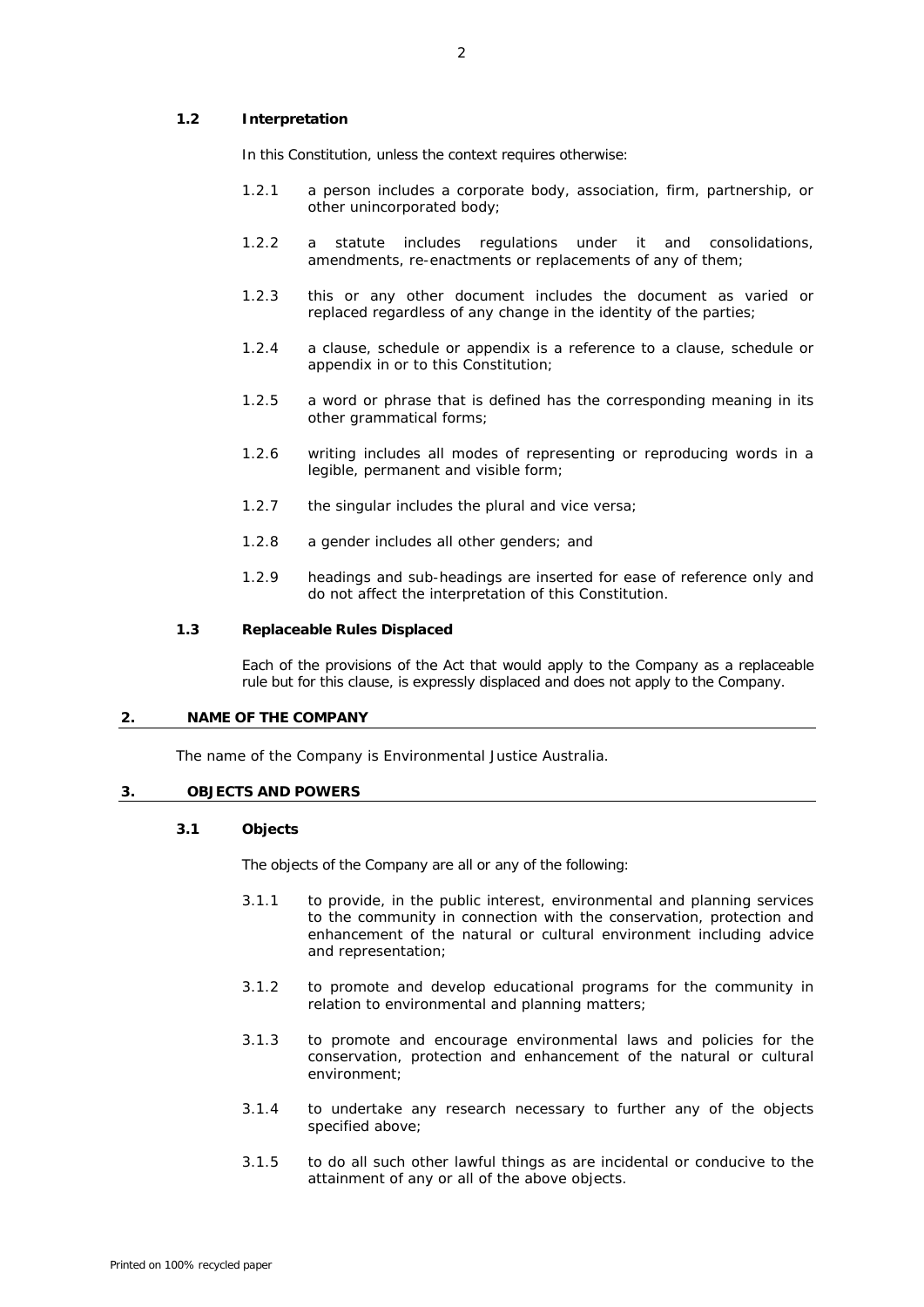### **3.2 Powers**

The Company has the legal capacity and powers of an individual and also all the powers of a body corporate but only to the extent necessary or convenient to carry out, or incidental to carrying out, the Company's objects.

# **4. LIABILITY OF MEMBERS**

The liability of each Member is limited to the amount of the guarantee specified in clause [5.](#page-6-0)

# <span id="page-6-0"></span>**5. GUARANTEE BY MEMBERS**

Every Member undertakes to contribute an amount not more than \$10 to the property of the Company if it is wound up:

- 5.1 while that person is a Member; or
- 5.2 within one year after that person ceases to be a Member,
- 5.3 for payment of:
	- 5.3.1 the debts and liabilities of the Company contracted before that person ceased to be a Member; and
	- 5.3.2 the costs, charges and expenses of winding-up.

#### <span id="page-6-1"></span>**6. APPLICATION OF INCOME AND PROPERTY**

- 6.1 All of the income and property of the Company must be applied solely towards the promotion of the objects of the Company as set out in this Constitution.
- 6.2 No part of the income or property may be paid or transferred directly or indirectly by way of dividend, bonus or other profit distribution to any of the Members or Directors.
- 6.3 The Company must not pay directors' fees to the Directors. All other payments to Directors must be approved by the Board including but not limited to:
	- 6.3.1 reimbursement of out of pocket expenses incurred by a Director in performing a duty as a director of the Company; or
	- 6.3.2 payment for a service rendered to the Company by the Director in a professional or technical capacity or as an employee, other than in the capacity as a Director of the Company, where:
		- 6.3.2.1 the provision of the service has the prior approval of the Board; and
		- 6.3.2.2 the amount payable is not more than an amount which commercially would be reasonably payment for the service.
	- 6.3.3 The Company may pay interest on money borrowed from any Member and may pay reasonable and proper rent for premises let by a Member to the Company, where:
		- 6.3.3.1 the interest or rent of the service has the prior approval of the Board; and
		- 6.3.3.2 the amount payable is not more than an amount which commercially would be reasonably paid.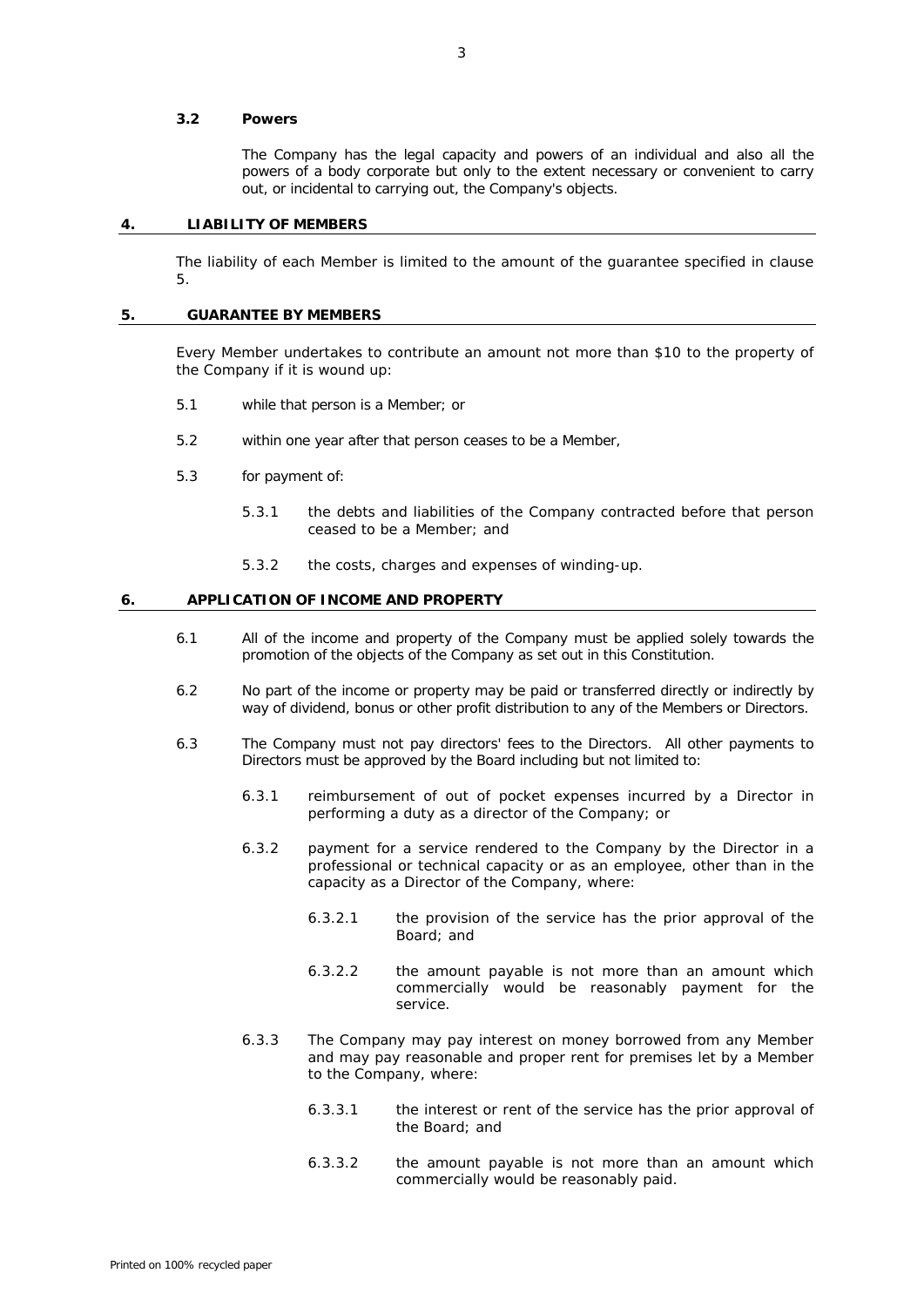6.4 This clause does no prohibit indemnification of or payment of premiums on contracts of insurance for any Director to the extent permitted by law and this Constitution.

# **7. GIFT FUND**

If the Company is on the Register of Environmental Organisations:

# <span id="page-7-0"></span>**7.1 Establishment and Purpose of the Fund**

- 7.1.1 The Company will establish a public fund called the Environmental Justice Australia Gift Fund to support the Company's environmental purposes.
- 7.1.2 The Fund is established to receive all gifts of money or property for this purpose and any money received because of such gifts must be credited to its bank account. The Fund must not receive any other money or property into its account and it must comply with subdivision 30-E of the *Income Tax Assessment Act* 1997.

# **7.2 Public Donations**

The Company will invite members of the public to make gifts of money or property to the Fund for the environmental purposes of the Company.

# **7.3 Management of the Fund**

The Company will appoint to administer the Fund a committee of management of no fewer than three persons, the majority of whom must be responsible persons, as defined by the Guidelines to the Register of Environmental Organisations.

### **7.4 Deposits and Accounting Procedures**

- 7.4.1 Money from interest on donations, income derived from donated property and money from the realisation of such property is to be deposited into the Fund.
- 7.4.2 A separate bank account is to be opened to deposit money donated to the Fund, including interest accruing on such deposits, and gifts to it must be kept separate from other funds of the organisation.
- 7.4.3 Receipts must be issued in the name of the Fund and proper accounting records and procedures must be kept and used for the Fund.
- 7.4.4 The Fund will be operated on a not-for-profit basis.

# **7.5 No Conduit Funding**

Any allocation of funds or property to other persons or organisations will be made in accordance with the established purposes of the Company and will not be influenced by the preference of the donor.

# **7.6 Notification of the Department**

The Company must inform the Department as soon as possible if:

- 7.6.1 it changes its name or the name of the Fund;
- 7.6.2 there is any change to the membership of the committee of management of the Fund; or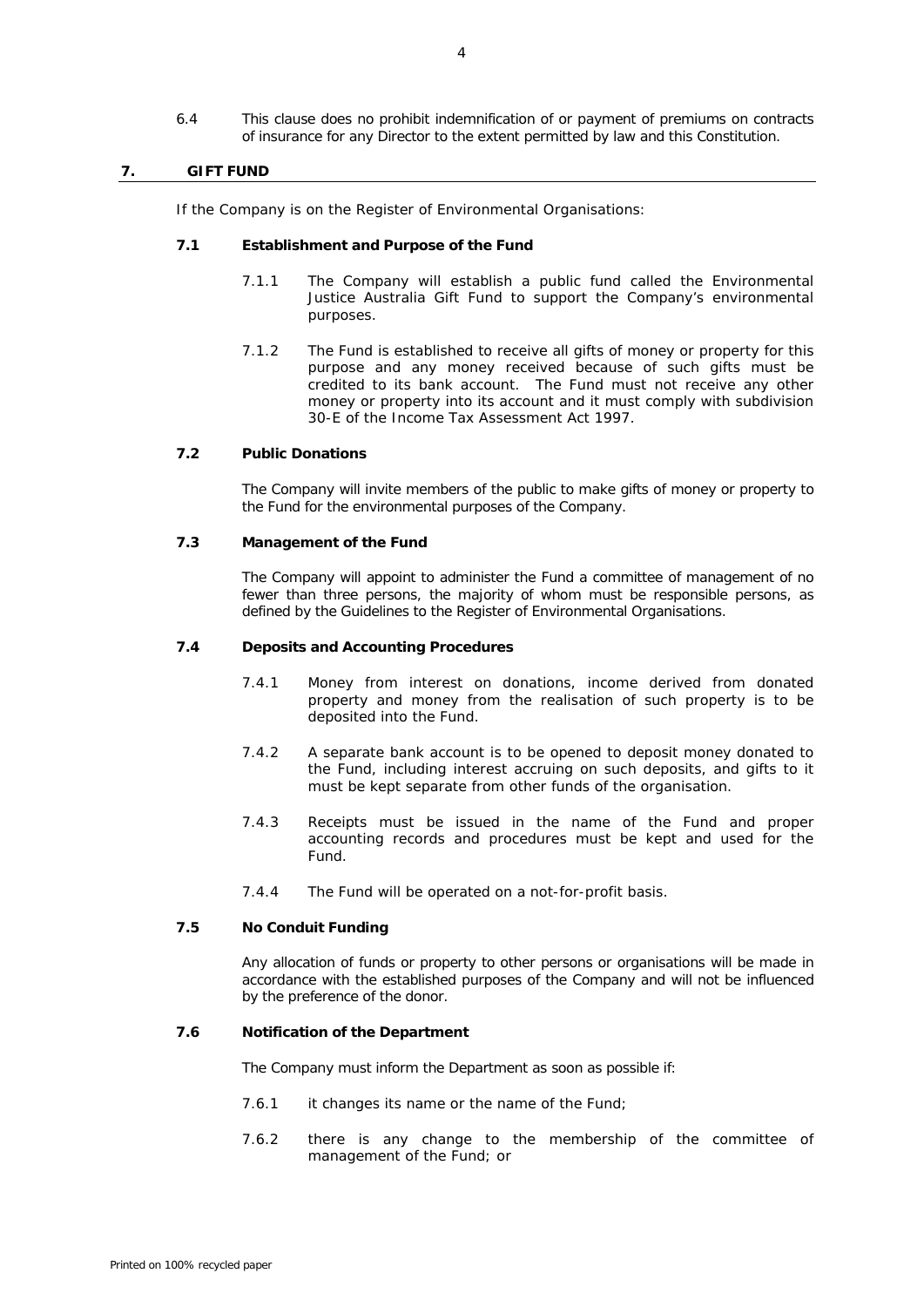7.6.3 there has been any departure from the model rules for public funds located in the Guidelines to the Register of Environmental Organisations.

# **7.7 Compliance with Ministerial Rules**

The Company must comply with any rules that the Federal Treasurer and the Minister make to ensure that gifts made to the Fund are only used for its principal purpose.

# **7.8 Statistical Information**

The Company must provide to the Department within 4 months of the end of the financial year:

- 7.8.1 statistical information requested by the Department on donations to the Fund; and
- 7.8.2 an audited financial statement for the Company and the Fund which provides information on the expenditure of the Fund monies and the management of the Fund assets.

# **7.9 Winding-up of the Fund**

In the case of the winding-up of the Fund, any surplus assets are to be transferred to another fund with similar objectives that is listed on the Register of Environmental Organisations.

### **8. MEMBERSHIP**

# **8.1 General**

- 8.1.1 The following persons are Members:
	- 8.1.1.1 the persons who are members at the date of adoption of this Constitution; and
	- 8.1.1.2 any other person the Board admits to membership in accordance with this Constitution.
- 8.1.2 Every applicant for membership of the Company must apply in the form and manner determined by the Board.
- 8.1.3 Subject to clause [8.3.3,](#page-9-1) the Board may create eligibility criteria for membership and categories of membership with the same or differing rights or privileges.
- 8.1.4 After receipt of an application for membership, the Board must consider the application and determine whether to admit or reject the admission of the applicant. The Board need not give any reason for rejecting an application.

# **8.2 Membership Not Transferable**

Membership may not be transferred to another person.

## <span id="page-8-0"></span>**8.3 Fees**

- 8.3.1 The Board may prescribe:
	- 8.3.1.1 the costs payable by Members by way of membership fees and such other fees as the Board thinks fit; and
	- 8.3.1.2 when and in what circumstances these fees are payable.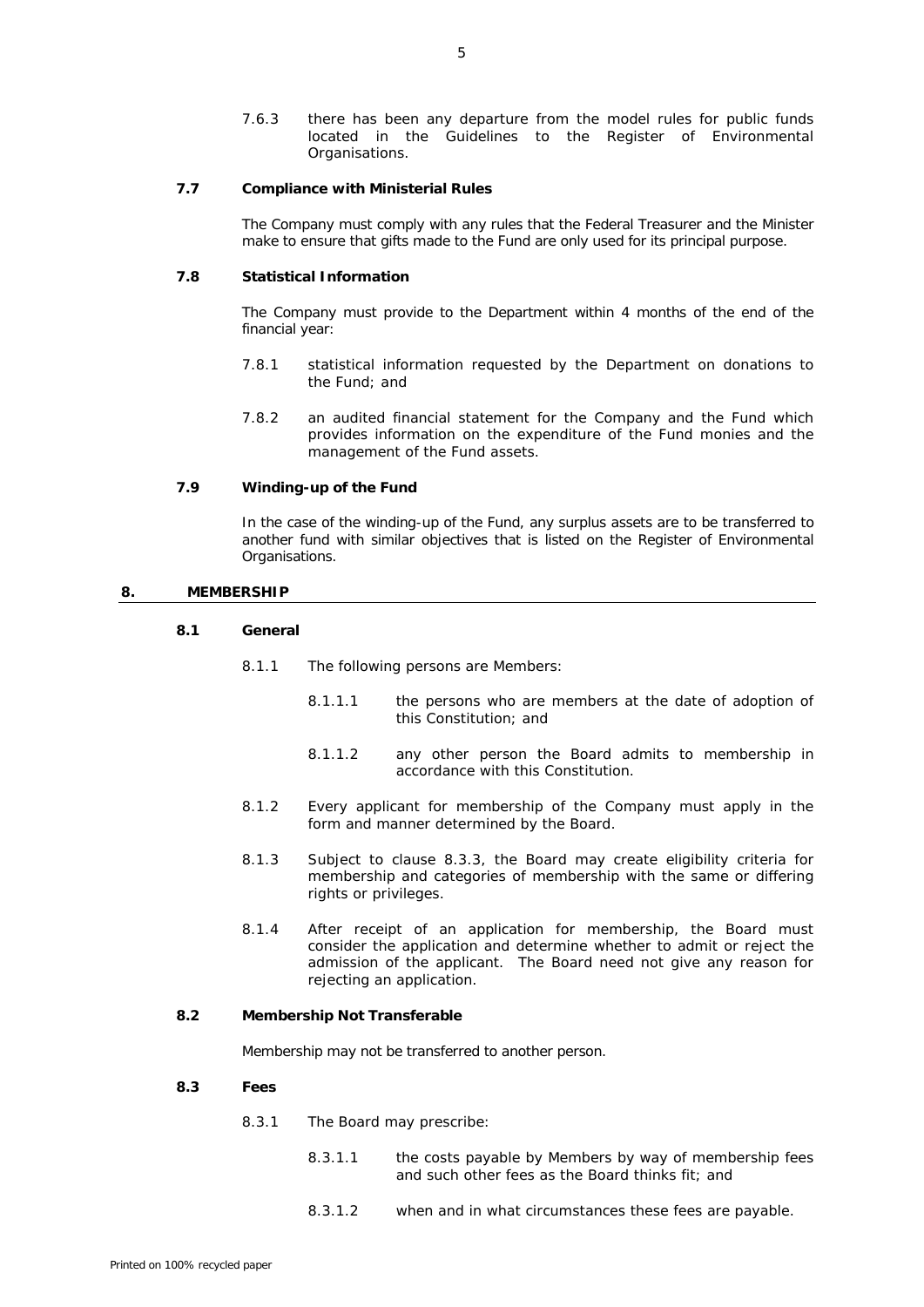- 8.3.2 The Board must give Members not less than one month's notice of any change to the fees.
- <span id="page-9-2"></span>8.3.3 Payment of the prescribed fees renders a Member financial. If a Member fails to pay the fees prescribed by the Board pursuant to clause [8.3](#page-8-0) within 2 months of such fees becoming due and payable and fails to rectify that default within one month of being given notice to do so, then upon the expiration of the period of notice, the Member will cease to be a Member.

#### **8.4 Voting Rights**

<span id="page-9-1"></span>A financial Member is entitled to one vote at a General Meeting.

# <span id="page-9-0"></span>**9. REPRESENTATIVE**

# **9.1 Nomination**

Where a Member is not a natural person, it must appoint as its Representative a natural person.

# **9.2 Entry in Register**

The name and address of the Representative will be entered in the Register and all correspondence and notices from the Company will be served on that Representative.

# **9.3 Powers of Representative**

The nomination must set out what the Representative is appointed to do and may set out restrictions on the Representative's powers. If the appointment is made by reference to a position held, the appointment must identify the position. Unless otherwise specified, the Representative may exercise on the Member's behalf, all the powers that the Member could exercise at a meeting or in voting or a resolution.

### **9.4 Replacement of Representative**

A Member may remove and replace a Representative where the Member gives written notice to the Board in a form approved by the Board.

#### **10. CESSATION OF MEMBERSHIP**

# **10.1 Death, Resignation and Other Events**

A person immediately ceases to be a Member if the person:

- 10.1.1 dies;
- 10.1.2 resigns as Member by giving written notice to the Company;
- 10.1.3 ceases to be a Member under clause [8.3.3;](#page-9-2)
- 10.1.4 is expelled under clause [10.2;](#page-9-3) or
- 10.1.5 becomes, if the Board determines in its absolute discretion, an untraceable member because the person has ceased to reside at, attend or otherwise communicate with their registered address.

## <span id="page-9-4"></span><span id="page-9-3"></span>**10.2 Expulsion**

10.2.1 The Board, by a resolution passed by three-fourths of the Directors present and voting may expel a Member or implement appropriate disciplinary action if the Member: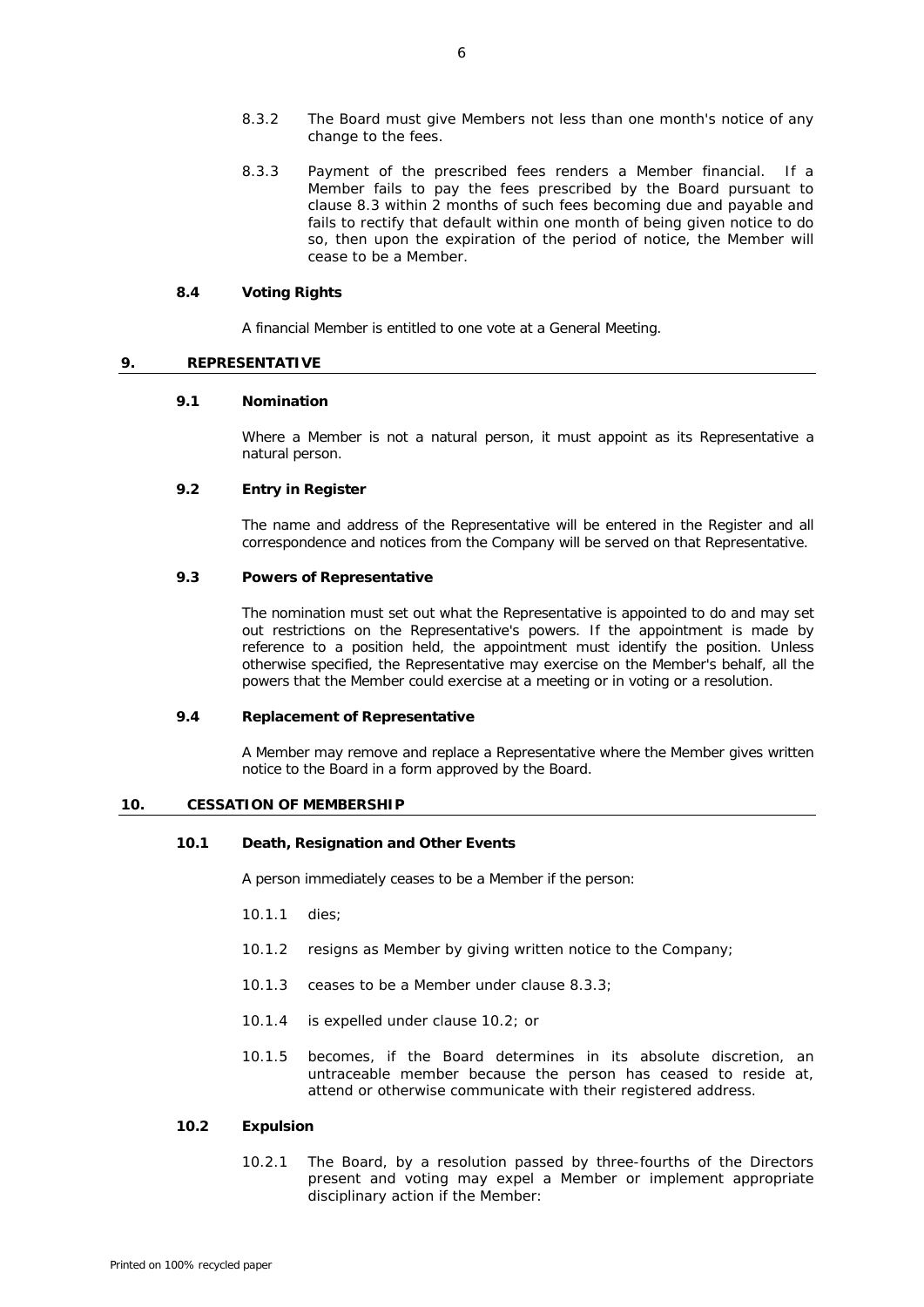- 10.2.1.1 has committed a breach of any obligation or duty under this Constitution; or
- 10.2.1.2 has engaged in conduct detrimental to the interests of the Company.
- 10.2.2 At least 14 days before the meeting of the Board at which a resolution referred to in clause [10.2.1](#page-9-4) is considered, the Member must be:
	- 10.2.2.1 served notice of the meeting including the particulars of the alleged act, omission or conduct complained of and the intended resolution; and
	- 10.2.2.2 given the opportunity to present in writing or orally (or both) at the meeting and before the passage of the resolution any explanation the Member thinks fit

and the Board will take the explanation into consideration.

10.2.3 The Board will serve the Member with notice of any Board resolution made at the above meeting. If the Board resolves to expel the Member, that Member will cease to be a Member on the service of such notice.

# **10.3 Removal from the Register**

- 10.3.1 Where a person ceases to be a Member, their name must be removed from the Register.
- 10.3.2 Upon the removal of a person's name from the Register:
	- 10.3.2.1 the person will forfeit all rights and privileges attaching to membership and all rights which the person may have against the Company arising out of the membership; and
	- 10.3.2.2 the Company will have no liability to such person in respect of the removal from the Register.

# **10.4 Surviving Liability**

Any person who ceases to be a Member remains liable for:

- 10.4.1 any moneys which may be owing to the Company; and
- 10.4.2 in the case of the Company being wound up within one year of the date of cessation of membership, the relevant contribution under clause [5.](#page-6-0)

# **11. REGISTER**

# **11.1 Register of Members**

The Company must keep and maintain the Register in accordance with the Act and otherwise as the Board determines.

# **11.2 Disputes**

Any dispute that arises in relation to the Register must be referred to the Board, whose decision will be final and binding on all Members.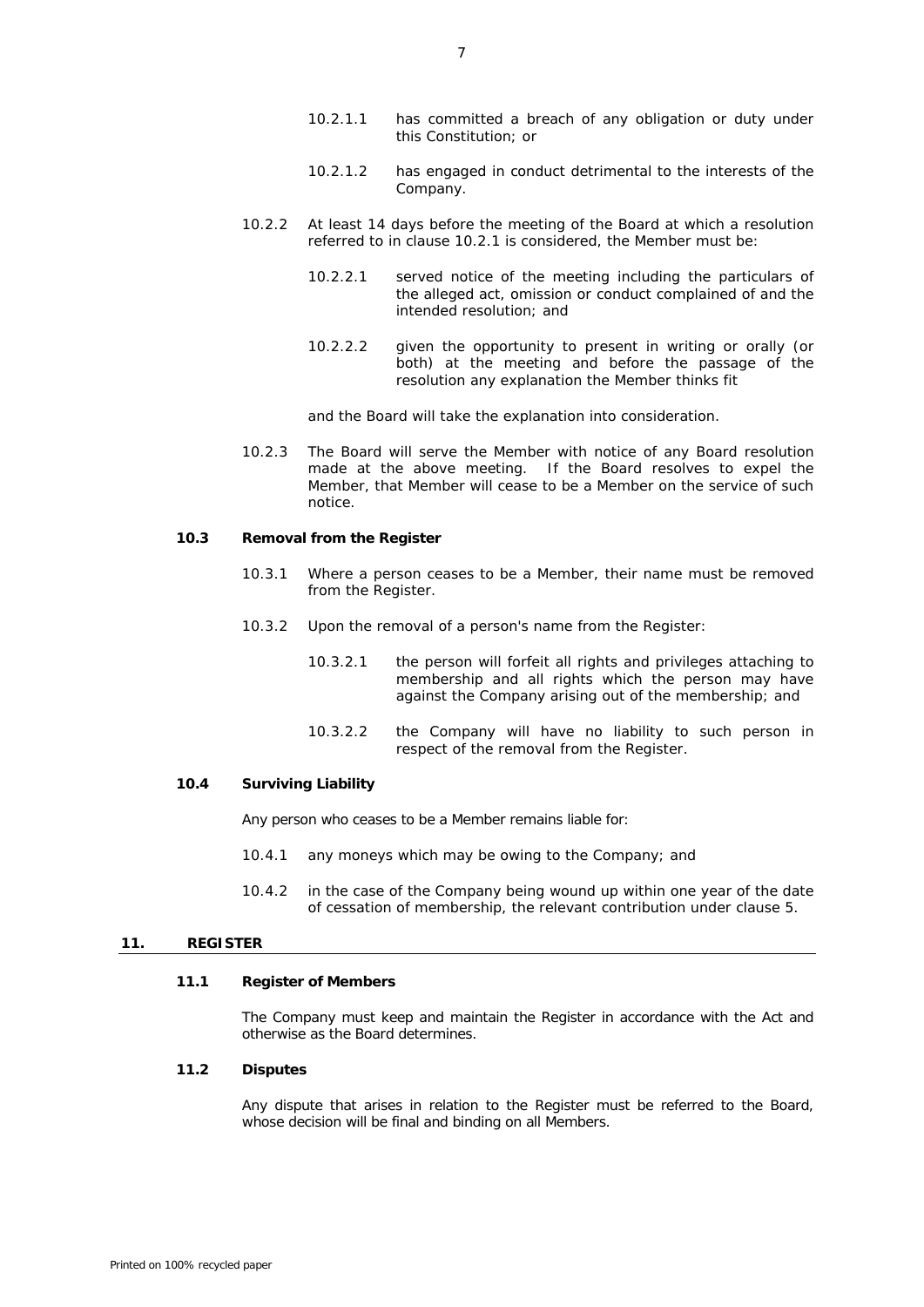#### **12. GENERAL MEETINGS**

### **12.1 Annual General Meeting**

The Company must hold an Annual General Meeting in every calendar year within five months of the end of its financial year at the time and place determined by the Board.

# **12.2 Extraordinary Meeting**

The Board may convene an Extraordinary Meeting at such time and place as the Board thinks fit, but must be convened in accordance with the Act. Members may also convene an Extraordinary Meeting, but only in accordance with the Act.

# <span id="page-11-0"></span>**13. NOTICE OF GENERAL MEETINGS**

### **13.1 General**

The Board must give not less than 21 days' written notice of a General Meeting to the Members, the Directors and the Auditor.

### **13.2 Contents of Notice**

The notice referred to in claus[e 13.1](#page-11-0) must specify the following information:

- 13.2.1 the place, the day and the hour of meeting (and if the meeting is to be held in 2 or more places, the technology that will be used to facilitate this);
- 13.2.2 the general nature of the business of the meeting;
- 13.2.3 the details of any special resolutions to be proposed at the meeting; and
- 13.2.4 that Members are entitled to appoint a proxy who must be a Member.

# **13.3 Alteration of Procedure**

With the consent of all the Members entitled to vote at some particular meeting, that meeting may be convened by such shorter notice and in such manner as those Members may think fit provided that such action complies with the Act.

# **13.4 Failure to Receive Notice**

- 13.4.1 The accidental omission to give notice of a meeting to any Member or the non-receipt of such notice by any Member does not invalidate any resolution passed at, or proceeding of, that meeting.
- 13.4.2 A person's attendance at a General Meeting waives any objection that the person may have to:
	- 13.4.2.1 a failure to give notice, to the giving of a defective notice, of a General Meeting unless, at the beginning of the meeting, the person objects to the holding of the meeting; and
	- 13.4.2.2 the consideration of a particular matter at the meeting which is not within the business referred to in the notice of the meeting, unless the person objects to considering the matter when it is presented.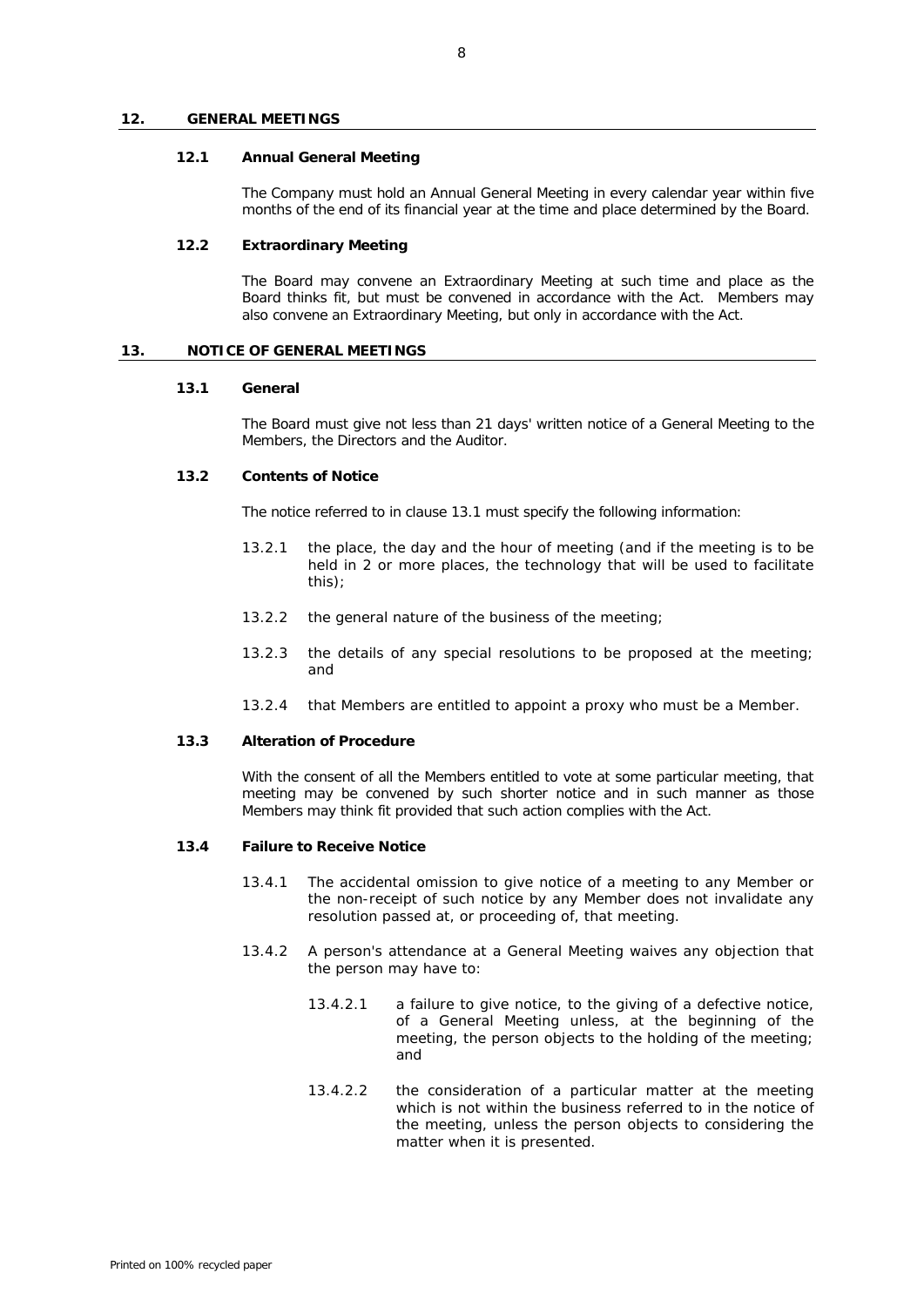# **14. PROCEEDINGS AT GENERAL MEETINGS**

#### **14.1 Business**

The ordinary business of an Annual General Meeting may include:

- 14.1.1 the consideration of the annual financial report, the Directors' report and the Auditor's report;
- 14.1.2 the election and appointment of Directors; and
- 14.1.3 the appointment of the Auditor and the fixing of the Auditor's remuneration.

All other business transacted at an Annual General Meeting and all business transacted at an Extraordinary Meeting is deemed special business.

#### **14.2 Meetings Conducted by Electronic Means**

- 14.2.1 All provisions of this Constitution relating to General Meetings apply, as far as they can and with any necessary changes, to General Meetings by telephone or other electronic means.
- 14.2.2 A Member who participates in a General Meeting by telephone or other electronic means is taken to be present in person at the meeting.
- 14.2.3 A General Meeting by telephone or other electronic means is taken as held at the place determined by the chairperson of the meeting, as long as at least one of the Members involved was at the place for the duration of the meeting.

#### **14.3 Quorum**

No business may be transacted at any General Meeting except the adjournment of the meeting unless a quorum is present. The quorum for a General Meeting is 20 per cent of the membership, present in person or by Representative, proxy or attorney.

# **14.4 No Quorum**

If a quorum is not present within 30 minutes from the time appointed for a General Meeting:

- 14.4.1 if convened on the requisition of Members, the meeting will be dissolved; and
- 14.4.2 in any other case, the meeting will be adjourned to the same day in the next week at the same time and place or at such other place as the chairperson appoints. If at that adjourned meeting a quorum is not present within 15 minutes from the time appointed for holding the meeting, the Members present will be a quorum.

# **14.5 Chairperson**

- 14.5.1 The Chairperson or in his or her absence the Deputy Chairperson will preside as chairperson at every General Meeting.
- 14.5.2 If at any General Meeting neither is present within 15 minutes after the time appointed for holding the meeting or if neither is willing to preside, the Members present will choose a Director to preside. If no Director is present or if all Directors present decline to preside, then those persons present will choose a Member who is present to preside as chairperson.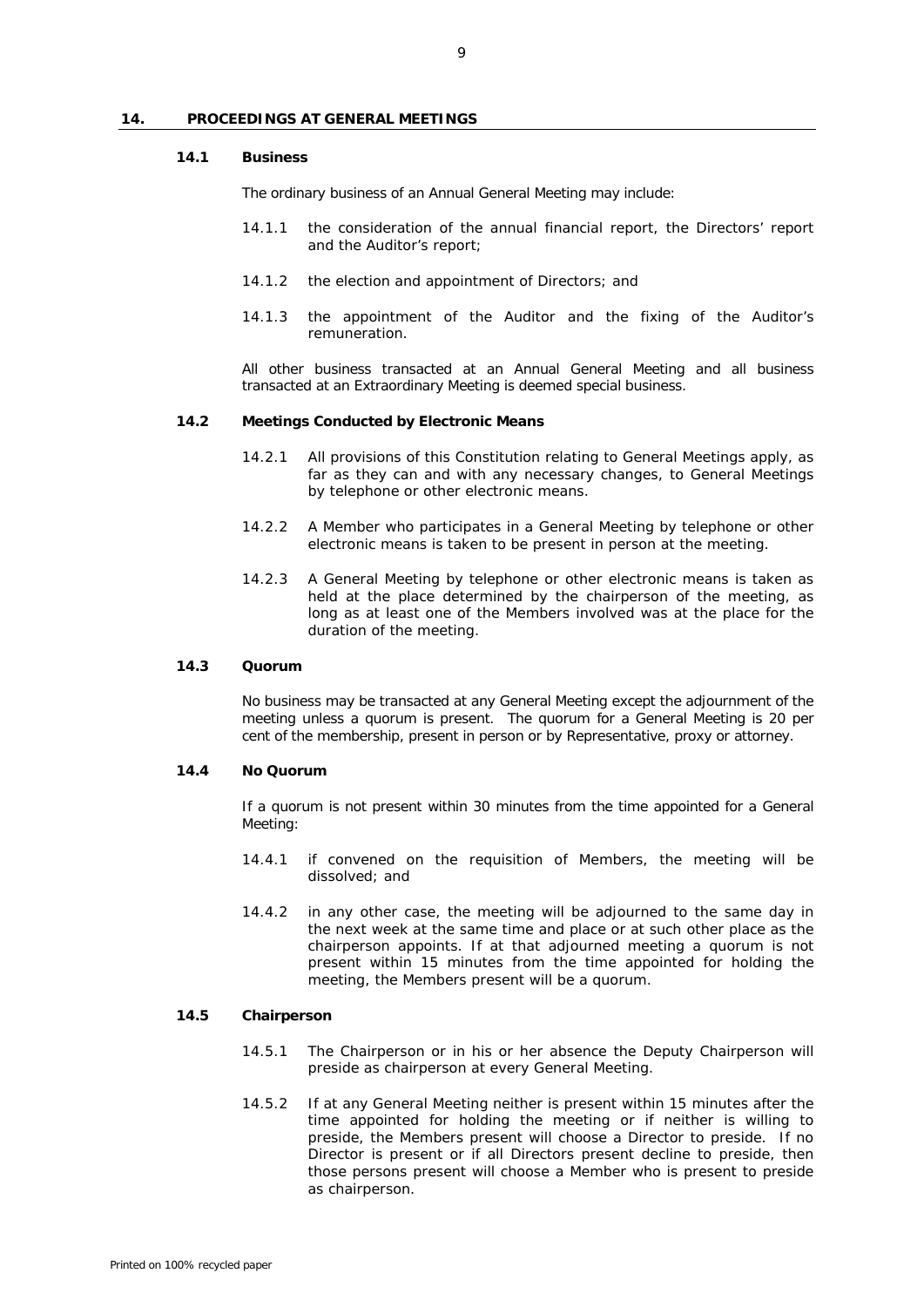# **14.6 Adjournment**

- 14.6.1 The chairperson of a General Meeting may, with the consent of the Members entitled to vote at any meeting at which a quorum is present, and must, if so directed by the meeting adjourn the meeting to another time or place (or both).
- 14.6.2 Only unfinished business may be transacted at any meeting resumed after an adjournment of a General Meeting.
- 14.6.3 Where a General Meeting is adjourned for one month or more, new notice of the adjourned meeting must be given.

# **14.7 Show of Hands**

Every item of business submitted to a General Meeting will be determined in the first instance by a show of hands of the Members or their Representatives personally present and entitled to vote. The chairperson will not have a casting vote.

# **14.8 Evidence of Resolution**

A declaration by the chairperson that a resolution has been passed or lost (having regard to the majority required) and an entry to that effect in the books of the Company, signed by the chairperson of that or the next succeeding meeting, will be conclusive evidence that the resolution has been passed or lost without proof of the number or proportion of the votes recorded in favour of or against the resolution.

# **14.9 Poll**

- 14.9.1 The chairperson or any Member present personally or by Representative, proxy or attorney may demand a poll before or on the declaration of the result of a show of hands.
- 14.9.2 The poll will be taken in the manner and at the time and place as the chairperson of the meeting directs, and either at once or after an interval or adjournment or otherwise.
- 14.9.3 The result of the poll will be deemed to be the resolution of the meeting at which the poll was demanded.
- 14.9.4 The demand for a poll may be withdrawn.
- 14.9.5 If there is a dispute as to the admission or rejection of a vote, the chairperson will finally determine that dispute.
- 14.9.6 At a poll, the chairperson will not have a casting vote.

# **14.10 Demand for Poll**

The demand for a poll will not prevent the continuance of a meeting for the transaction of any business other than the question on which a poll has been demanded. A poll demanded on any question of adjournment will be taken at the meeting and without adjournment.

# **14.11 Auditor**

The Auditor is entitled:

- 14.11.1 to attend any General Meeting;
- 14.11.2 to receive all notices of and other communications relating to any General Meeting which a Member is entitled to receive; and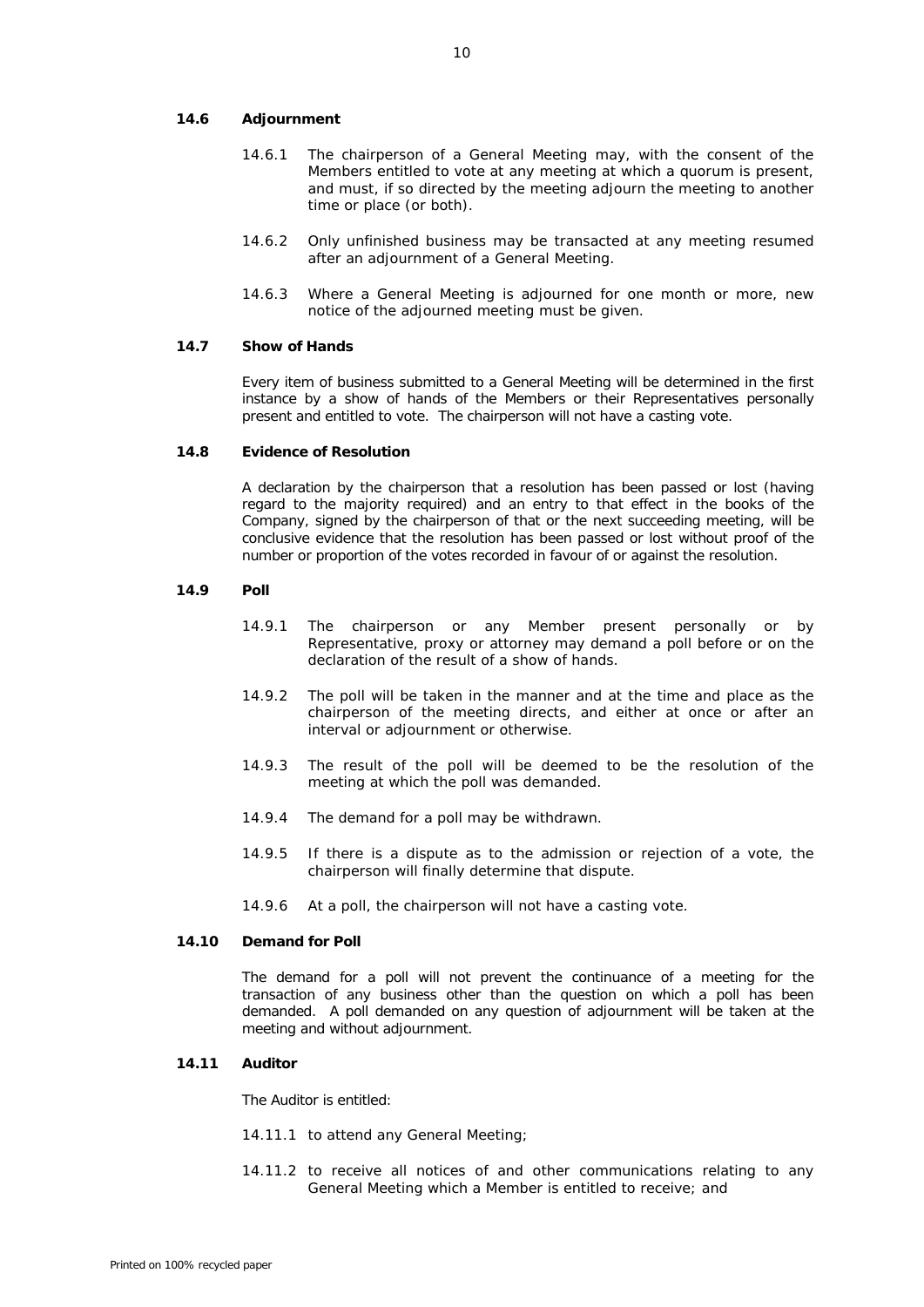14.11.3 to be heard at any General Meeting which the Auditor attends on any part of the business of the meeting which concerns the Auditor in that capacity and is entitled to be heard, despite the fact that the Auditor retires at that meeting or a resolution to remove the Auditor from office is passed at that meeting.

### **15. APPOINTMENT OF PROXY**

#### **15.1 General**

- 15.1.1 Any Member may appoint a natural person as a proxy to vote on the Member's behalf and may direct the proxy to vote either for or against each or any resolution.
- 15.1.2 A proxy must be a Member or Representative.

# **15.2 Instrument Appointing Proxy**

- 15.2.1 The Company must receive the instrument appointing a proxy (and an original or certified copy of the power of attorney, if any, under which it is signed) at:
	- 15.2.1.1 the Registered Office;
	- 15.2.1.2 a fax number at the Registered Office;
	- 15.2.1.3 a place, fax number or electronic address specified for such purpose in the notice of meeting

not less than 48 hours before the time for holding the meeting or adjourned meeting or poll at which the person named in the instrument is to vote.

15.2.2 Unless the contrary is stated on it, an instrument appointing a proxy is valid for any adjournment of the meeting to which it relates.

#### **16. FORM OF PROXY**

# **16.1 Required Information**

An instrument appointing a proxy must contain the following information:

- 16.1.1 the Member's name and address;
- 16.1.2 the Company name;
- 16.1.3 the type of membership held by the Member;
- 16.1.4 the proxy's name or the name of the office held by the proxy; and
- 16.1.5 the meetings at which the appointment may be used

and be signed by the appointor or their attorney.

#### **16.2 Voting Instructions**

An instrument appointing a proxy may specify the way in which the proxy is to vote for a particular resolution and if so, the proxy is not entitled to vote on the resolution except as specified in the instrument.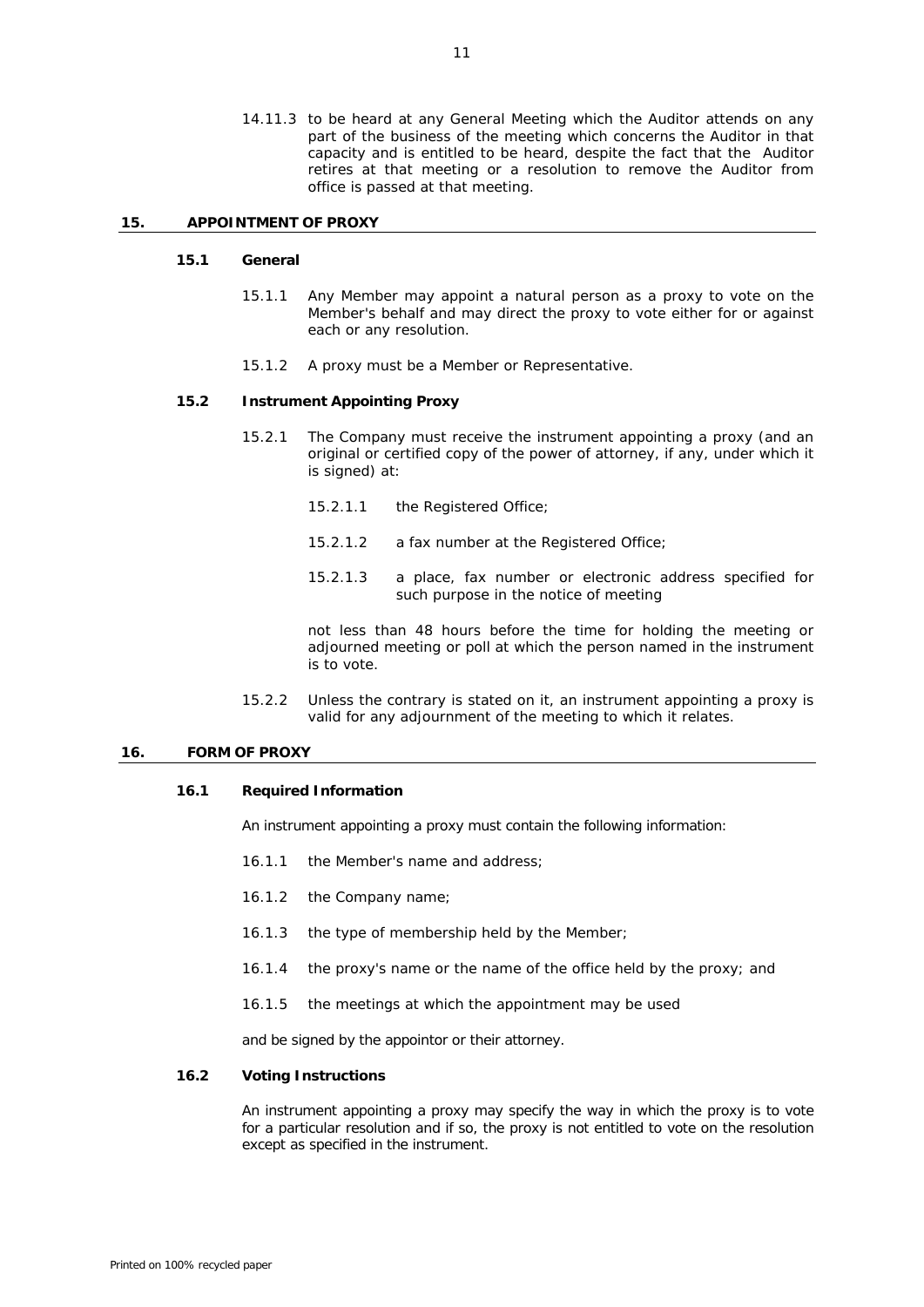# **16.3 Authority**

An instrument appointing a proxy will be deemed to confer authority to demand or join in demanding a poll and will (except to the extent to which the proxy is specifically directed to vote for or against any proposal) include power to act generally at the meeting for the person giving the proxy.

# **17. ATTORNEYS**

# **17.1 Appointment by Member**

Any Member may, by duly executed power of attorney, appoint an attorney to act on the Member's behalf at all or certain specified meetings of the Company. That power of attorney must be produced for inspection at the Registered Office or any other place the Board determines, together with evidence of the due execution of it the Board requires, before the attorney will be entitled to appoint a proxy for the Member granting the power of attorney.

# **17.2 Appointment by Directors**

The Directors may, by power of attorney, appoint any person whether nominated directly or indirectly by the Directors to be an attorney or attorneys of the Company. Such appointment may be for any purposes and with powers, authorities and discretions (not exceeding those vested in or exercisable by the Directors under this Constitution) and for periods and subject to any conditions as the Directors think fit. Any power of attorney may contain provisions for the protection and convenience of persons dealing with any attorney as the Directors think fit and may also authorise any attorney to sub-delegate all or any of the powers, authorities and discretions vested in them.

### **18. VOTING OF ATTORNEY OR PROXY**

### **18.1 Validity**

A vote given in accordance with the terms of an instrument of proxy or power of attorney will be valid despite the previous death of the principal or revocation of the proxy or power of attorney, provided no notice in writing of the death or revocation has been received at the Registered Office before the meeting.

### **18.2 Attendance of Principal at Meetings**

The principal attending and taking part in the meeting will not revoke a proxy, unless that principal votes on the resolution to which the proxy applies.

# **19. DIRECTORS**

# **19.1 Number and Qualifications of Directors**

- 19.1.1 The number of Directors comprising the Board will be no less than 5 and no more than 9 elected by the Members in accordance with this Constitution, except as provided in clauses [19.3.5](#page-16-1) and [20.1.](#page-16-2)
- 19.1.2 Each Director must be a financial Member or a Representative of a financial Member.

# **19.2 Term of Appointment**

Each elected Director will hold office from the end of the Annual General Meeting at which they were elected until the end of the following Annual General Meeting when they will retire but will be eligible for re-election.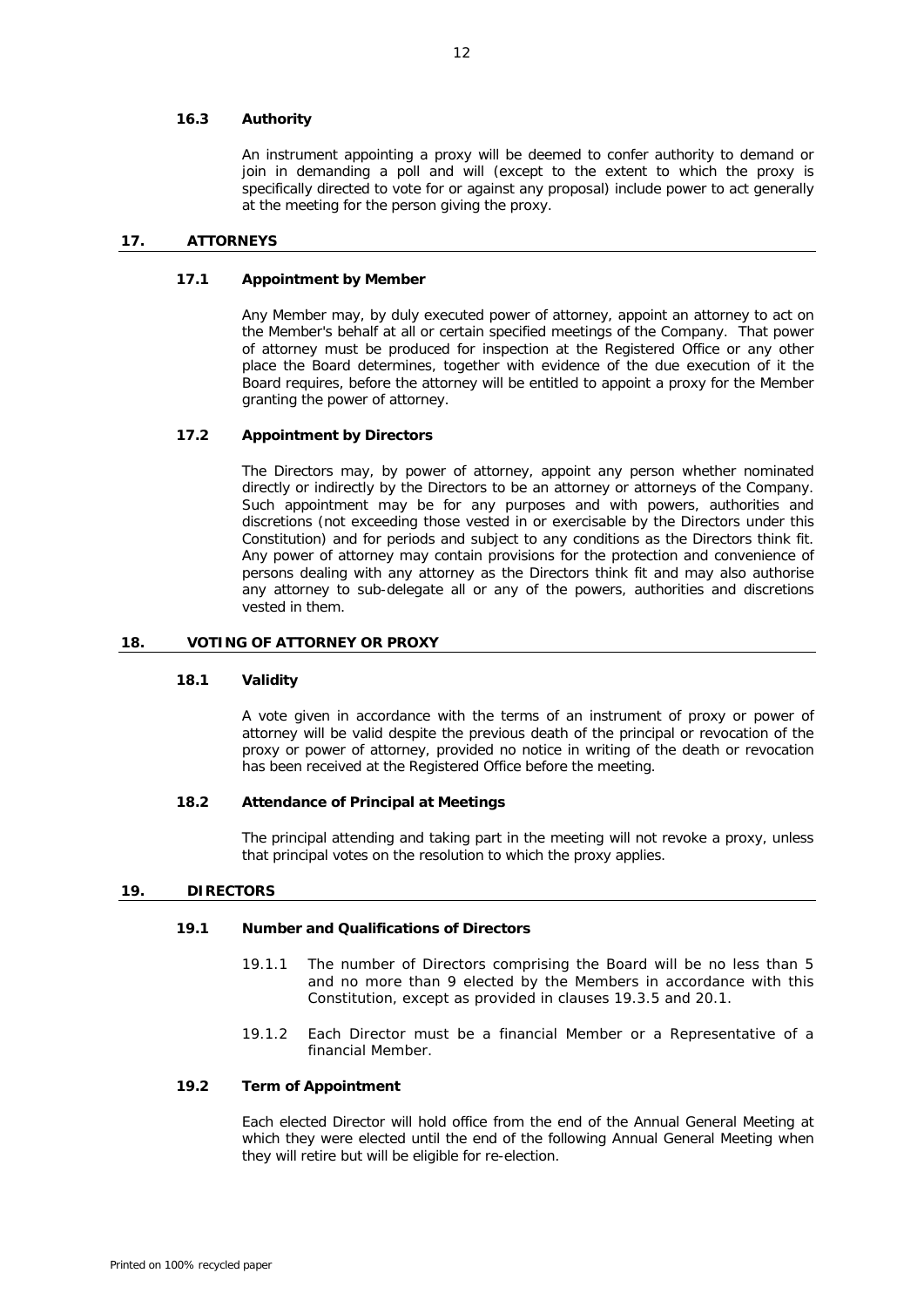## **19.3 Election of Directors**

The election of Directors will take place in the following manner:

- 19.3.1 Any 2 Members may nominate any Member or Representative to serve as a Director.
- 19.3.2 The nomination of any Member or Representative as a candidate for election as a Director must be in writing and signed by the nominated person and their proposer and seconder. The nomination must be lodged with the Secretary at least 30 days before the Annual General Meeting at which the election is to take place.
- 19.3.3 If there are more candidates nominated than there are vacancies, balloting lists will be prepared containing the names of the candidates in an order determined by lot. The Board may determine the method of the ballot. Each Member is entitled to vote for any number of candidates not exceeding the number of vacancies.
- 19.3.4 If there are no more candidates nominated than there are vacancies, then the chairperson of the Annual General Meeting will declare those candidates elected as Directors.
- 19.3.5 If there is not a sufficient number of candidates nominated to meet the required minimum number of Directors, the Board must appoint a Member or Representative as Director, subject to their consent, so that the Board consists of at least the minimum number of Directors.

# <span id="page-16-1"></span><span id="page-16-0"></span>**19.4 Officers on the Board**

At the first meeting of the Board after the Annual General Meeting, the Directors will elect from among their number a Chairperson, a Deputy Chairperson, a Secretary and a Treasurer, each of whom will hold office until the end of the next Annual General Meeting.

# <span id="page-16-2"></span>**20. VACANCIES**

- 20.1 The Board may appoint a person as a replacement Director to fill any casual vacancy or as an additional Director.
- 20.2 Any Director so appointed will hold office until the end of the next Annual General Meeting.

### **21. DISQUALIFICATION OF DIRECTORS**

The office of a Director will be vacated if:

- 21.1 the Director becomes bankrupt or makes any arrangement or composition with his or her creditors or if being a director of a company which is a Member, a winding up order is made in respect of such company;
- 21.2 the Director becomes of unsound mind or a person who is, or whose estate is, liable to be dealt with in any way under a law relating to mental health;
- 21.3 without leave of the Board the Director is absent from meetings of the Board for 3 consecutive Board Meetings, unless the Board makes a resolution to the contrary;
- 21.4 by notice in writing to the Company the Director resigns from office; or
- 21.5 the Director ceases to hold office by reason of any order made under the Act.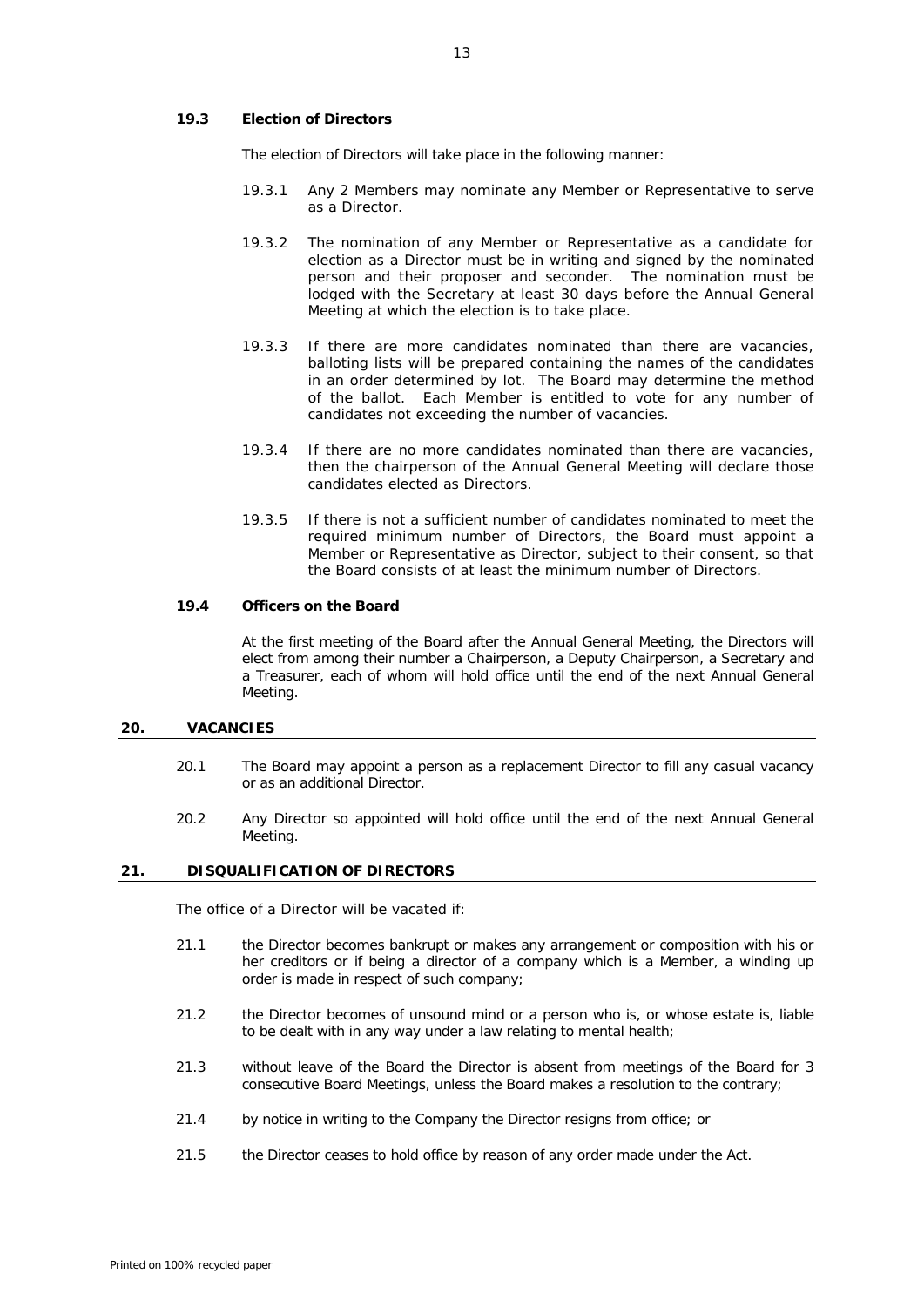#### **22. POWERS OF THE BOARD**

- 22.1 The control and direction of the Company and the management of its property and affairs is vested in the Board.
- 22.2 The Board may exercise all powers of the Company that are not required to be exercised or done by the Company in General Meeting.

#### **23. BORROWING**

The Board may raise money in any manner it thinks fit including the borrowing of money on the security of the Company's assets and the issuing of a security for any other purpose.

#### **24. INVESTMENT**

The Board may invest funds of the Company in any manner and for any period as it thinks fit.

### **25. NEGOTIABLE INSTRUMENTS**

The Board may determined how cheques, promissory notes, drafts, bills of exchange and other negotiable instruments must be signed, drawn, accepted, endorsed and otherwise executed (as applicable) by and on behalf of the Company.

# **26. PROCEEDINGS OF THE BOARD**

# **26.1 General**

- 26.1.1 The Board may meet together for the dispatch of business, adjourn and otherwise regulate its meetings as it thinks fit.
- 26.1.2 The contemporaneous linking together by telephone or other electronic means of a sufficient number of Directors to constitute a quorum constitutes a meeting of the Board. All the provisions in this Constitution relating to meetings of the Board apply, so far as they can and with any necessary changes, to a meeting of the Board by telephone or other electronic means.
- 26.1.3 A Director who takes part in a meeting by telephone or other electronic means is taken to be present at the meeting.
- 26.1.4 A meeting by telephone or other electronic means is taken as held at the place determined by the chairperson of the meeting, as long as at least one of the Directors involved was at that place for the duration of the meeting.

#### **26.2 Convening and Notice of Board Meetings**

- 26.2.1 The Board must meet at least 4 times a year.
- 26.2.2 The chairperson may convene a meeting of the Board whenever he or she thinks fit.
- 26.2.3 The Secretary must, on the request of any 2 Directors, convene a meeting of the Board.
- 26.2.4 Notice of a Board meeting must be given to each person who is a Director, except a Director on leave of absence approved by the Board.
- 26.2.5 Notice of a Board meeting: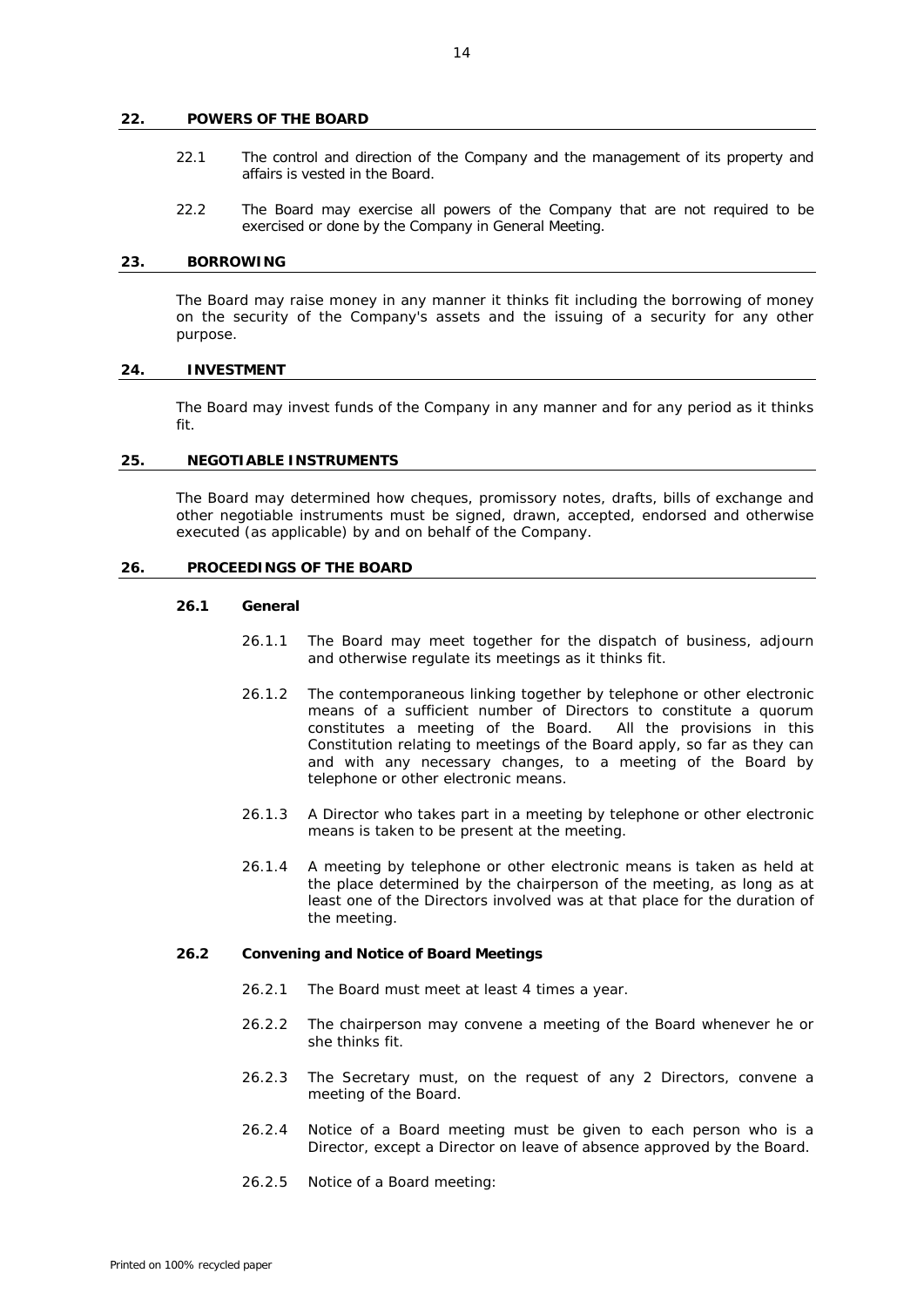- 26.2.5.2 need not state the nature of the business to be transacted at the meeting; and
- 26.2.5.3 may be given in person or by post, telephone, fax or other electronic means.
- 26.2.6 The accidental omission to give notice of a meeting to, or the nonreceipt of a notice of meeting by, a Director will not invalidate proceedings at a Board meeting.
- 26.2.7 A Director's attendance at a Board meeting waives any objection that Director may have to a failure to given notice of the meeting.

# **26.3 Quorum**

- 26.3.1 No business may be transacted at a Board meeting unless a quorum is present at the time the business is considered.
- 26.3.2 Unless otherwise determined by the Board, a quorum for meetings of the Board is half plus one of the Directors, or if the number of Directors is not a multiple of 2, then the odd number nearest to and greater than half of the Directors.
- 26.3.3 If the number of Directors in office at any time is less than the minimum number fixed under this Constitution, then the remaining Directors:
	- 26.3.3.1 must act as soon as possible to procure the appointment of additional Directors to satisfy the minimum number required under this Constitution; and
	- 26.3.3.2 until that has happened, may only act if and to the extent that there is an emergency requiring them to act.

#### **26.4 Chairperson and Decisions**

- 26.4.1 The Chairperson will be the chairperson of the Board. If the Chairperson is not present within 15 minutes after the time appointed for holding that meeting (or being present is unwilling to act), the Deputy Chairperson will preside at the meeting. If the Deputy Chairperson is not present (or being present is unwilling to act) then the Directors present will choose one of their number to be the chairperson of the meeting.
- 26.4.2 Except as provided by the Act and by clause [10.2.1,](#page-9-4) questions arising at any meeting will be decided by a majority of votes and each Director present will be entitled to one vote.
- 26.4.3 The chairperson will not have a casting vote.

# <span id="page-18-1"></span><span id="page-18-0"></span>**26.5 Written Resolutions of the Board**

26.5.1 If all the Directors (other than a Director on leave of absence approved by the Directors) have approved a document containing a statement that they are in favour of a resolution of the Directors in terms set out in the document, a resolution in those terms will be deemed to have been passed at a meeting of the Board held on the day on which the resolution was approved and at that time at which the document was last approved by a Director or, if the Directors approved the document on different days, on the day on which, and at the time at which the document was last approved by a Director.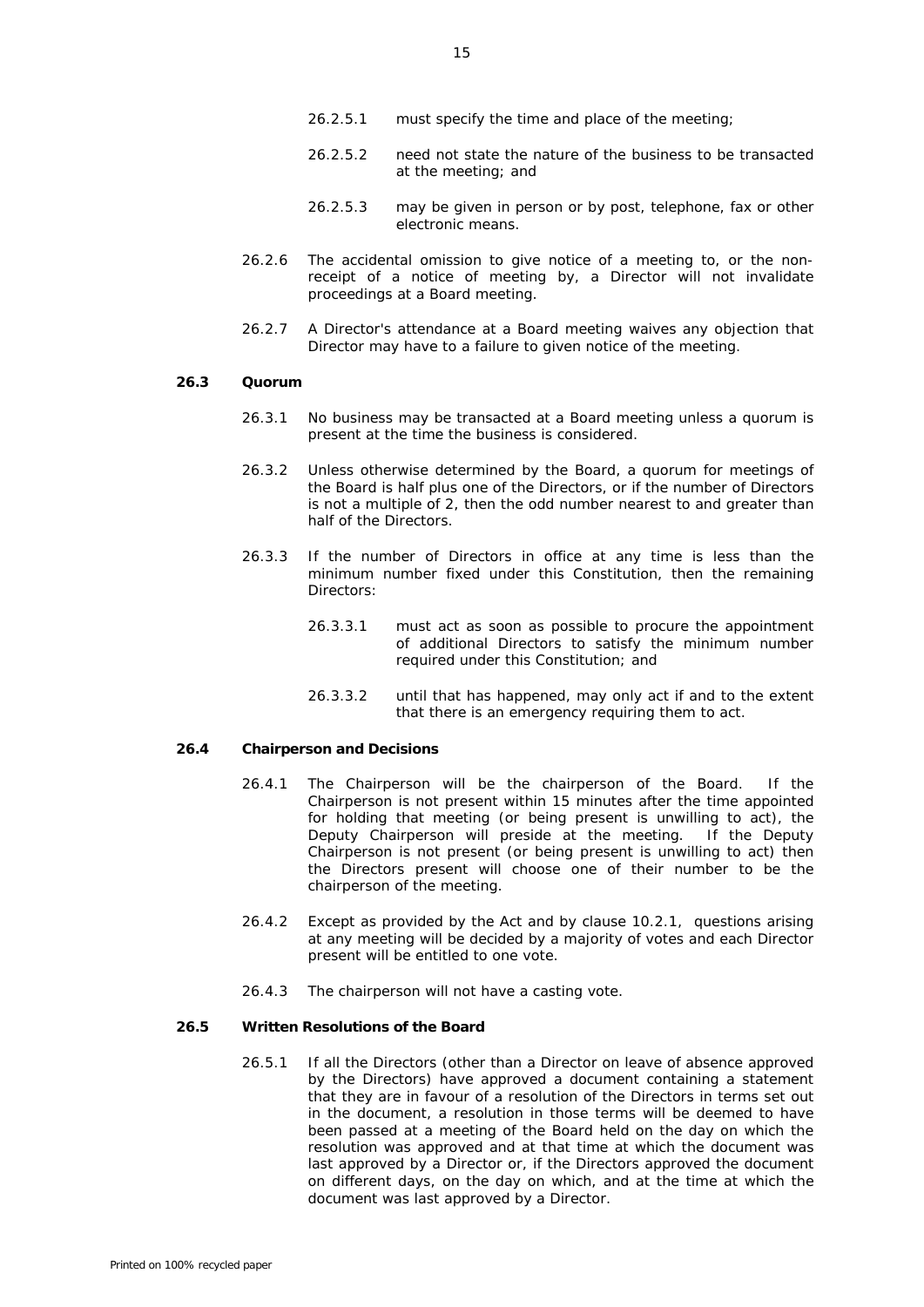- 26.5.2 Any such resolution in writing may consist of several documents in identical terms, each approved by one or more Directors and must be entered in the relevant book of minutes of the Company.
- 26.5.3 In this clause [26.5,](#page-18-0) a Director gives approval by:
	- 26.5.3.1 signing a document containing the resolution;
	- 26.5.3.2 affixing an electronic signature to a document containing the resolution; or
	- 26.5.3.3 using such other written means approved by the Directors.
- 26.5.4 A reference in clause [26.5.1](#page-18-1) to all Directors does not include a reference to a Director who, at a meeting of Directors, would not be entitled to vote on the resolution.

# **26.6 Delegation by the Board**

- 26.6.1 The Board may delegate any of its powers to individual Directors, Members or employees or to committees consisting of such Directors, Members or employees as the Board thinks fit. Any individual or committee so formed must conform to any direction given to it by the Board in the execution of the delegated powers.
- 26.6.2 The meetings and proceedings of any committee will be governed by the provisions of this Constitution for regulating the meetings and proceedings of the Board so far as applicable and so far as those provisions are not superseded by any other direction given by the .<br>Board

#### **26.7 Defects in Appointment**

An act done in good faith by any meeting of the Board, of any committee formed by the Board or by any person acting as a Director will not be invalidated by reason of:

- 26.7.1 any defect in the election, appointment or tenure of a Director or person acting on any such committee; or
- 26.7.2 the disqualification of any of them.

#### <span id="page-19-0"></span>**27. MINUTES**

#### **27.1 Minutes to be kept**

The Board must cause:

- 27.1.1 proper minutes to be made of the proceedings and resolutions of all meetings of the Company, the Board and committees formed by the Board;
- 27.1.2 the minutes to be entered in books kept for that purpose; and
- 27.1.3 the minutes to be signed within a reasonable time by the chairperson of the meeting or by the chairperson of the next meeting.

# **27.2 Evidence of Proceedings and Resolutions**

A minute that is recorded and signed in accordance with claus[e 27.1](#page-19-0) is evidence of the proceeding or resolution to which it relates, unless the contrary is proved.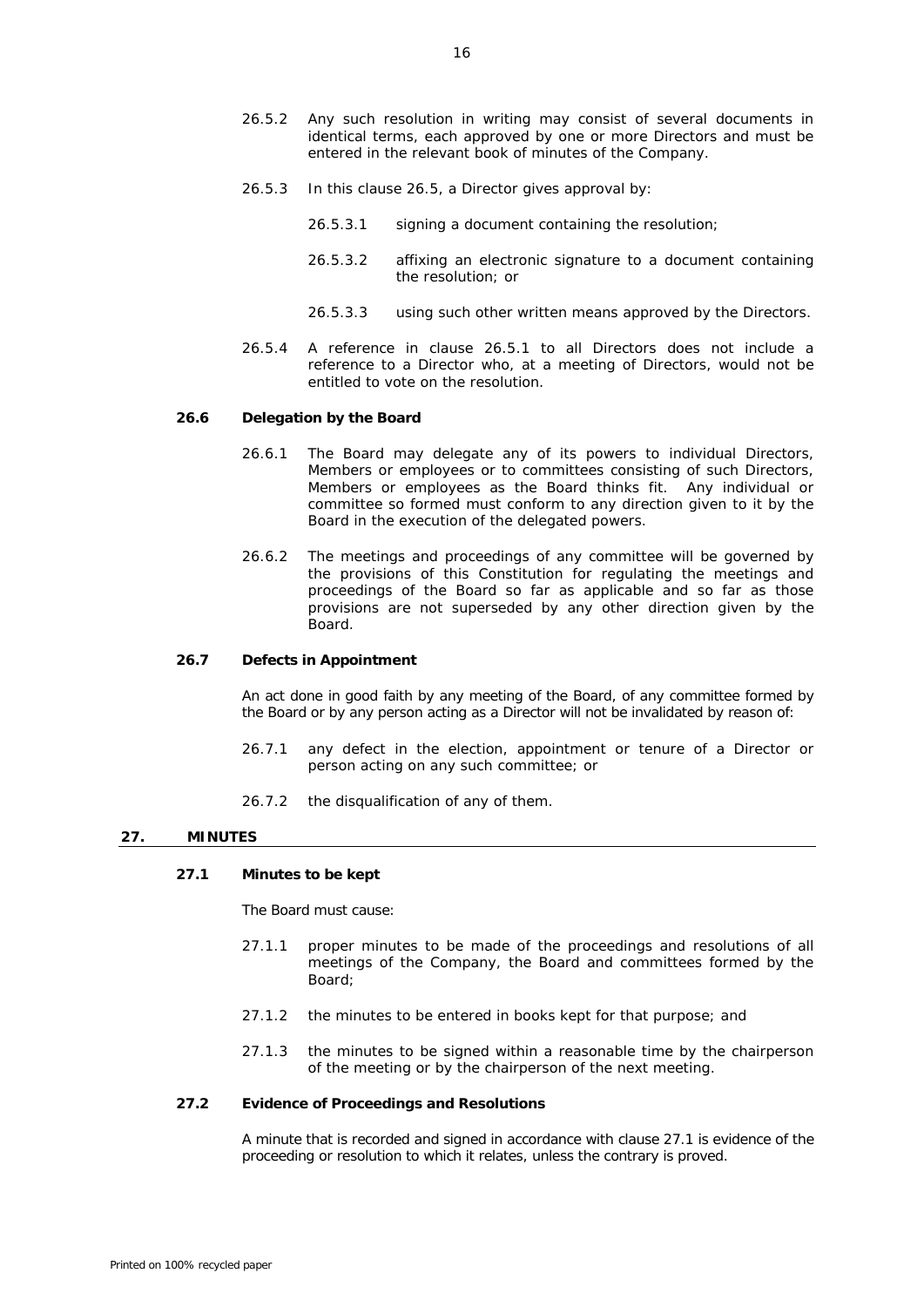#### **28. ACCOUNTS**

#### **28.1 Books of Account to be kept**

The Directors will cause to be kept proper books of account in which will be kept true and complete accounts of the affairs and transactions of the Company. Proper books will not be deemed to be kept unless the books give a true and fair view of the state of the Company's affairs and explain its transactions.

# **28.2 Location of Books of Account**

The books of account will be kept at the Registered Office or place or places as the Directors think fit and will be open to the inspection of the Directors during usual business hours.

# **29. AUDITOR**

The Company will observe the provisions of the Act in relation to the appointment, removal and resignation of an Auditor.

#### <span id="page-20-0"></span>**30. INDEMNITY**

#### **30.1 Definition of Liability and Officer**

In this clause [30:](#page-20-0)

- 30.1.1 **Liability** means costs, losses, liabilities and expenses.
- 30.1.2 **Officer** means a Director, secretary or other officer of the Company and includes a former Officer, but does not include an Auditor or agent of the Company.
- 30.1.3 A reference to **Officer** includes a reference to a former Officer.

# <span id="page-20-1"></span>**30.2 Indemnity of Officers**

Every Officer must be indemnified out of the assets of the Company against any Liability incurred by that Officer in the person's capacity as an Officer by reason of any act or thing done or omitted to be done by that person in that capacity or in any way in the discharge of that person's duties or by reason of or relating to the person's status as an Officer, but excluding any Liability from or against which the Company is not permitted by the Act to exempt or indemnify the Officer.

# **30.3 Indemnity for Proceedings**

Without limiting clause [30.2,](#page-20-1) every Officer must be indemnified out of the assets of the Company against any Liability incurred by that person in defending proceedings, whether civil or criminal, in respect of any act or thing done by the Officer in that person's capacity as such Officer but excluding any Liability from or against which the Company is not permitted by the Act to exempt or indemnify the Officer.

### **30.4 Insurance**

The Company may, to the extent permitted by law:

- 30.4.1 purchase and maintain insurance; or
- 30.4.2 pay or agree to pay a premium for insurance,

for any Officer against any Liability incurred by the person as an Officer where the Board considers it appropriate to do so.